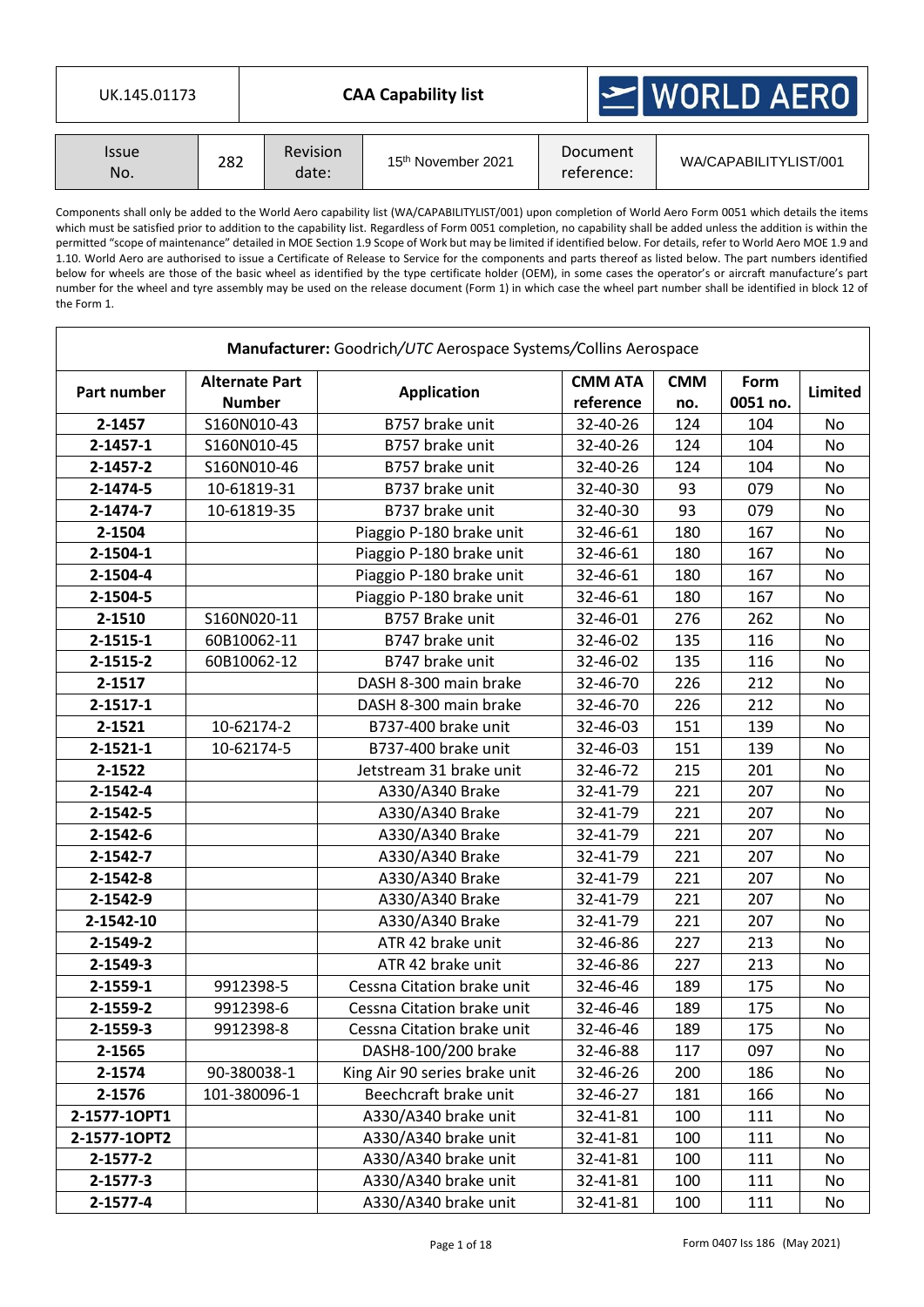| UK.145.01173        |     |                                        |                    | <b>CAA Capability list</b>                                     | $\geq$ WORLD AERO |                             |                   |                       |          |
|---------------------|-----|----------------------------------------|--------------------|----------------------------------------------------------------|-------------------|-----------------------------|-------------------|-----------------------|----------|
| <b>Issue</b><br>No. | 282 | Revision<br>date:                      |                    | 15 <sup>th</sup> November 2021                                 |                   | Document<br>reference:      |                   | WA/CAPABILITYLIST/001 |          |
|                     |     |                                        |                    | Manufacturer: Goodrich/UTC Aerospace Systems/Collins Aerospace |                   |                             |                   |                       |          |
| Part number         |     | <b>Alternate Part</b><br><b>Number</b> | <b>Application</b> |                                                                |                   | <b>CMM ATA</b><br>reference | <b>CMM</b><br>no. | Form<br>0051 no.      | Limited  |
| 2-1577-5            |     |                                        |                    | A330/A340 brake unit                                           |                   | 32-41-81                    | 100               | 111                   | No       |
| 2-1577-6            |     |                                        |                    | A330/A340 brake unit                                           |                   | 32-41-81                    | 100               | 111                   | No       |
| $2 - 1577 - 7$      |     |                                        |                    | A330/A340 brake unit                                           |                   | 32-41-81                    | 100               | 111                   | No       |
| $2 - 1577 - 8$      |     |                                        |                    | A330/A340 brake unit                                           |                   | 32-41-81                    | 100               | 111                   | No       |
| 2-1577-9            |     |                                        |                    | A330/A340 brake unit                                           |                   | 32-41-81                    | 100               | 111                   | No       |
| 2-1578-1            |     |                                        |                    | A330/A340 brake unit                                           |                   | 32-41-82                    | 126               | 105                   | No       |
| 2-1578-2            |     |                                        |                    | A330/A340 brake unit                                           |                   | 32-41-82                    | 126               | 105                   | No       |
| 2-1578-3            |     |                                        |                    | A330/A340 brake unit                                           |                   | 32-41-82                    | 126               | 105                   | No       |
| 2-1578-4            |     |                                        |                    | A330/A340 brake unit                                           |                   | 32-41-82                    | 126               | 105                   | No       |
| 2-1578-5            |     |                                        |                    | A330/A340 brake unit                                           |                   | 32-41-82                    | 126               | 105                   | No       |
| 2-1578-6            |     |                                        |                    | A330/A340 brake unit                                           |                   | 32-41-82                    | 126               | 105                   | No       |
| 2-1578-7            |     |                                        |                    | A330/A340 brake unit                                           |                   | 32-41-82                    | 126               | 105                   | No       |
| 2-1579-2            |     |                                        |                    | Learjet 45 brake unit                                          |                   | 32-48-71                    | 214<br>200        |                       | No       |
| 2-1586              |     | 10-62237-6                             |                    | B737 500/700/NG brake unit                                     |                   | 32-40-47                    | 270               | 256                   | No       |
| 2-1586-1            |     | 10-62237-16                            |                    | B737 500/700/NG brake unit                                     |                   | 32-40-47                    | 270               | 256                   | No       |
| 2-1587-1            |     | 10-62237-18                            |                    | B737NG brake unit                                              |                   | 32-40-48                    | 145               | 126                   | No       |
| 2-1605              |     |                                        |                    | Dash 8-Q400 brake unit                                         |                   | 32-48-33                    | 293               | 280                   | No       |
| 2-1605-1            |     |                                        |                    | Dash 8-Q400 brake unit                                         |                   | 32-48-33                    | 293               | 280                   | No       |
| 2-1605-2            |     |                                        |                    | Dash 8-Q400 brake unit                                         |                   | 32-48-33                    | 293               | 280                   | No       |
| 2-1607-2            |     | 390-388103-0003                        |                    | Beechcraft brake unit                                          |                   | 32-46-29                    | 207               | 188                   | No       |
| 2-1607-3            |     | 390-388103-0007                        |                    | Beechcraft brake unit                                          |                   | 32-46-29                    | 207               | 188                   | No       |
| 2-1608              |     |                                        |                    | Global Express brake unit                                      |                   | 32-48-21                    | 219               | 205                   | No       |
| 2-1608-2            |     |                                        |                    | Global Express brake unit                                      |                   | 32-48-21                    | 219               | 205                   |          |
|                     |     | S168U200-310                           |                    | B747-400ER brake unit                                          |                   |                             |                   | 120                   | No       |
| 2-1628              |     |                                        |                    |                                                                |                   | 32-46-06                    | 138               |                       | No       |
| 2-1662-2            |     |                                        |                    | Challenger 350 brake unit                                      |                   | 32-48-27                    | 289               | 276                   | No       |
| 2-1663OPT1          |     |                                        |                    | A340 brake unit                                                |                   | 32-41-91                    | 161               | 149                   | No       |
| 2-1663OPT2          |     |                                        |                    | A340 brake unit                                                |                   | 32-41-91                    | 161               | 149                   | No       |
| 2-1663-2            |     |                                        |                    | A340 brake unit                                                |                   | 32-41-91                    | 161               | 149                   | No       |
| 2-1663-3            |     |                                        |                    | A340 brake unit                                                |                   | 32-41-91                    | 161               | 149                   | No       |
| 2-1663-4            |     |                                        |                    | A340 brake unit                                                |                   | 32-41-91                    | 161               | 149                   | No       |
| 2-1684              |     |                                        |                    | A318/A319/A320 brake unit                                      |                   | 32-41-87                    | 99                | 112                   | No       |
| 2-1699-1            |     |                                        |                    | Embraer ERJ 145 brake unit                                     |                   | 32-49-10                    | 153               | 140                   | No       |
| 2-1699-1 OPT2       |     |                                        |                    | Embraer ERJ 145 brake unit                                     |                   | 32-49-10                    | 153               | 140                   | No       |
| 2-1699-2            |     |                                        |                    | Embraer ERJ 145 brake unit                                     |                   | 32-49-10                    | 153               | 140                   | No       |
| 2-1699-3            |     |                                        |                    | Embraer ERJ 145 brake unit                                     |                   | 32-49-10                    | 153               | 140                   | No       |
| 2-1707              |     |                                        |                    | Embraer 145 brake unit                                         |                   | 32-49-12                    | 291               | 278                   | No       |
| 2-1707-1            |     |                                        |                    | Embraer 145 brake unit                                         |                   | 32-49-12                    | 291               | 278                   | No       |
| 2-1707-2            |     |                                        |                    | Embraer 145 brake unit                                         |                   | 32-49-12                    | 291<br>278        |                       | No<br>No |
| 2-1740              |     | S277A016-311                           |                    | B737 brake unit                                                |                   | 32-42-27                    |                   | 131<br>109            |          |
| 2-1740-1            |     | S277A016-312                           |                    | B737 brake unit                                                |                   | 32-42-27                    | 131               | 109                   | No       |
| 3-1070              |     |                                        |                    | B727 nose wheel                                                |                   | 32-40-01                    | 62                | 042                   | No       |
| 3-1209-2            |     |                                        |                    | Beechcraft nose wheel                                          |                   | 32-47-27                    | 206               | 193                   | No       |
| 3-1306              |     | 10-61287-14                            |                    | B727 nose wheel                                                |                   | 32-40-21                    | 52                | 041                   | No       |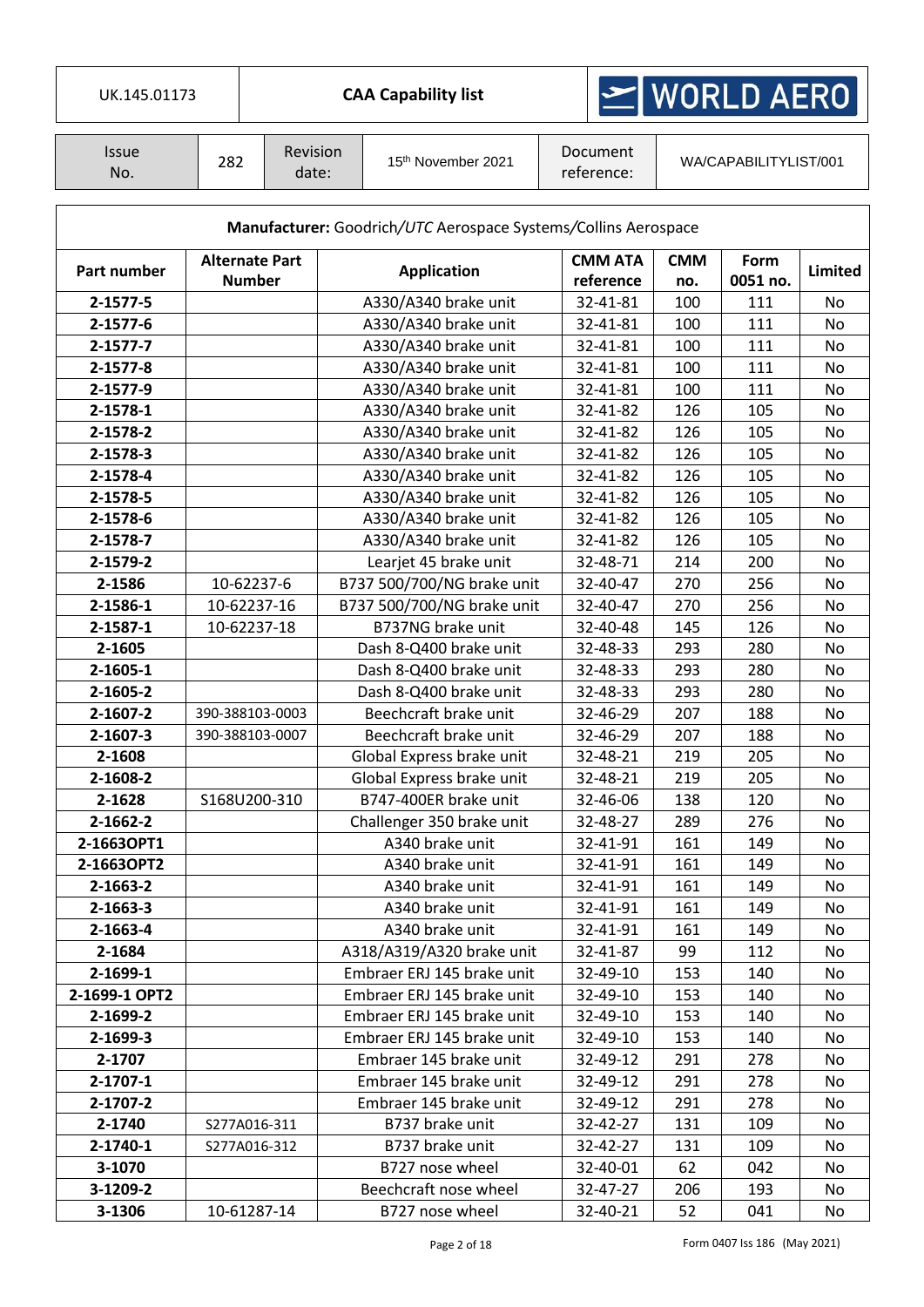| UK.145.01173        |                       |               |                          | <b>CAA Capability list</b>                                     |                             | $\geq$ WORLD AERO |                         |         |
|---------------------|-----------------------|---------------|--------------------------|----------------------------------------------------------------|-----------------------------|-------------------|-------------------------|---------|
| <b>Issue</b><br>No. | 282                   |               | <b>Revision</b><br>date: | 15 <sup>th</sup> November 2021                                 | Document<br>reference:      |                   | WA/CAPABILITYLIST/001   |         |
|                     |                       |               |                          | Manufacturer: Goodrich/UTC Aerospace Systems/Collins Aerospace |                             |                   |                         |         |
| Part number         | <b>Alternate Part</b> | <b>Number</b> |                          | <b>Application</b>                                             | <b>CMM ATA</b><br>reference | <b>CMM</b><br>no. | <b>Form</b><br>0051 no. | Limited |
| 3-1306-1            | 10-61287-21           |               |                          | B727 main wheel                                                | 32-40-21                    | 52                | 041                     | No      |
| 3-1341-1            |                       | 101-801-47    |                          | King Air 200 main wheel                                        | 32-45-23                    | 209               | 195                     | No      |
| 3-1395              |                       |               |                          | B727 nose wheel                                                | 32-40-01                    | 62                | 042                     | No      |
| 3-1399-1            |                       | 9914076-8     |                          | Cessna Citation 650 main wheel                                 | 32-45-42                    | 275               | 261                     | No      |
| 3-1399-3            |                       | 9914136-3     |                          | Cessna Citation 650 main wheel                                 | 32-45-42                    | 275               | 261                     | No      |
| 3-1399-4            |                       | 9914136-5     |                          | Cessna Citation 650 main wheel                                 | 32-45-42                    | 275               | 261                     | No      |
| 3-1399-5            |                       | 9914136-7     |                          | Cessna Citation 650 main wheel                                 | 32-45-42                    | 275               | 261                     | No      |
| 3-1399-6            |                       | 9914136-8     |                          | Cessna Citation 650 main wheel                                 | 32-45-42                    | 275               | 261                     | No      |
| 3-1414              | 10-61287-24           |               |                          | B727 main wheel                                                | 32-40-21                    | 52                | 041                     | No      |
| 3-1418              |                       |               |                          | Cessna Citation nose wheel                                     | 32-47-42                    | 190               | 176                     | No      |
| 3-1418-OPT1         |                       |               |                          | Cessna Citation nose wheel                                     | 32-47-42                    | 190               | 176                     | No      |
| 3-1418-OPT2         |                       | 9914069-2     |                          | Cessna Citation nose wheel                                     | 32-47-42                    | 190               | 176                     | No      |
| 3-1418-OPT3         |                       | 9914069-3     |                          | Cessna Citation nose wheel                                     | 32-47-42                    | 190               | 176                     | No      |
| 3-1418-OPT4         |                       | 9914069-4     |                          | Cessna Citation nose wheel                                     | 32-47-42                    | 190               | 176                     | No      |
| 3-1422              | S160N010-23           |               | B757 main wheel          | 32-40-22                                                       | 1                           | initial<br>issue  | No                      |         |
| $3 - 1423 - 1$      | S160N010-30           |               |                          | B757 nose wheel                                                | 32-40-24                    | 15                | 009                     | No      |
| 3-1423-2            | S160N010-31           |               |                          | B757 nose wheel                                                | 32-40-24                    | 15                | 009                     | No      |
| 3-1427              | S160N010-24           |               |                          | B757 main wheel                                                | 32-40-22                    | $\mathbf{1}$      | initial<br>issue        | No      |
| 3-1428              | S160N010-25           |               |                          | B757 main wheel                                                | 32-40-22                    | 1                 | initial<br>issue        | No      |
| 3-1435-2            |                       |               |                          | DASH8-100/201/202 main<br>wheel                                | 32-40-12                    | 116               | 096                     | No      |
| 3-1435-3            |                       |               |                          | DASH8-100/201/202 main<br>wheel                                | 32-40-12                    | 116               | 096                     | No      |
| 3-1435-4            |                       |               |                          | DASH8-100/201/202 main<br>wheel                                | 32-40-12                    | 116               | 096                     | No      |
| 3-1438              | 10-61063-23           |               |                          | B737 nose wheel                                                | 32-40-32                    | 11                | initial<br>issue        | No      |
| 3-1438-1            | 10-61063-25           |               |                          | B737 nose wheel                                                | 32-40-32                    | 11                | initial<br>issue        | No      |
| 3-1439-5            | 10-61819-37           |               |                          | B737 main wheel                                                | 32-40-31                    | 12                | 001                     | No      |
| 3-1439-6            | 10-61819-38           |               |                          | B737 main wheel                                                | 32-40-31                    | 12                | 001                     | No      |
| 3-1442              |                       |               |                          | DHC8 nose wheel                                                | 32-40-17                    | 24                | 012                     | No      |
| 3-1448              |                       |               |                          | DASH8-100/201/300 nose wheel                                   | 32-41-17                    | 115               | 095                     | No      |
| 3-1460              |                       |               |                          | Piaggio P-180 nose wheel                                       | 32-47-61                    | 218               | 204                     | No      |
| $3-1461-1$          |                       |               |                          | Piaggio P-180 main wheel                                       | 32-45-61                    | 179               | 165                     | No      |
| 3-1470              |                       |               |                          | A320 family nose wheel                                         | 32-41-12                    | 43                | 034                     | No      |
| 3-1470 OPT1         |                       |               |                          | A320 family nose wheel                                         | 32-41-12                    | 43                | 034                     | No      |
| 3-1470 OPT2         |                       |               |                          | A320 family nose wheel                                         | 32-41-12                    | 43                | 034                     | No      |
| 3-1470 OPT3         |                       |               |                          | A320 family nose wheel                                         | 32-41-12                    | 43                | 034                     | No      |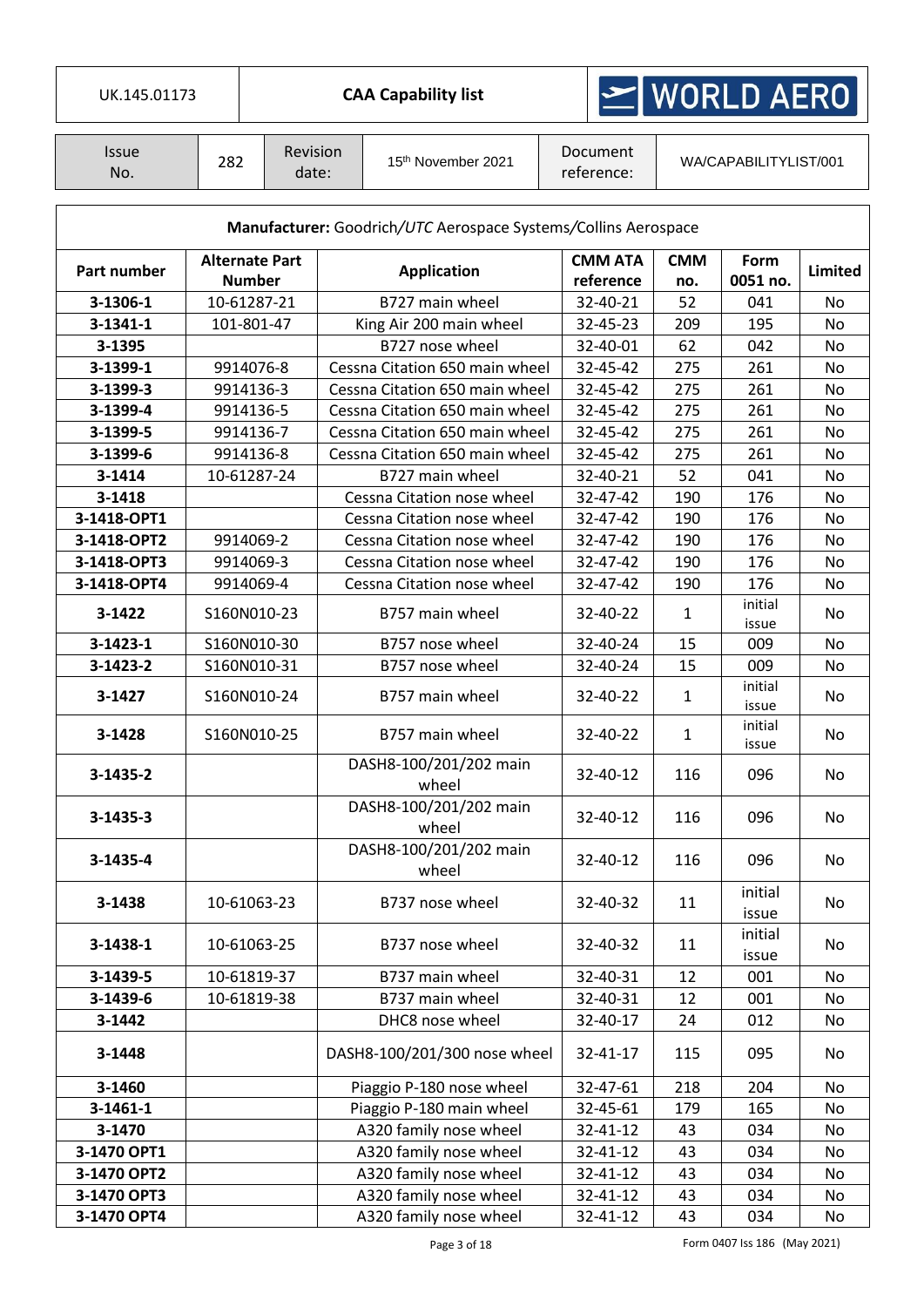| UK.145.01173        |                                        |            |                   |                    | <b>CAA Capability list</b>                                     |                             | MORLD AERO        |                       |           |
|---------------------|----------------------------------------|------------|-------------------|--------------------|----------------------------------------------------------------|-----------------------------|-------------------|-----------------------|-----------|
| <b>Issue</b><br>No. | 282                                    |            | Revision<br>date: |                    | 15th November 2021                                             | Document<br>reference:      |                   | WA/CAPABILITYLIST/001 |           |
|                     |                                        |            |                   |                    | Manufacturer: Goodrich/UTC Aerospace Systems/Collins Aerospace |                             |                   |                       |           |
| Part number         | <b>Alternate Part</b><br><b>Number</b> |            |                   | <b>Application</b> |                                                                | <b>CMM ATA</b><br>reference | <b>CMM</b><br>no. | Form<br>0051 no.      | Limited   |
| 3-1470-1            |                                        |            |                   |                    | A320 family nose wheel                                         | 32-41-12                    | 43                | 034                   | No        |
| 3-1470-1 OPT1       |                                        |            |                   |                    | A320 family nose wheel                                         | 32-41-12                    | 43                | 034                   | No        |
| 3-1470-1 OPT2       |                                        |            |                   |                    | A320 family nose wheel                                         | 32-41-12                    | 43                | 034                   | No        |
| 3-1470-1 OPT3       |                                        |            |                   |                    | A320 family nose wheel                                         | 32-41-12                    | 43                | 034                   | No        |
| 3-1470-1 OPT4       |                                        |            |                   |                    | A320 family nose wheel                                         | 32-41-12                    | 43                | 034                   | No        |
| 3-1471              | S160N020-12                            |            |                   |                    | B757 main wheel                                                | 32-45-01                    | 50                | 039                   | No        |
| $3 - 1471 - 1$      | S160N020-13                            |            |                   |                    | B757 main wheel                                                | 32-45-01                    | 50                | 039                   | No        |
| 3-1471-2            | S160N020-30                            |            |                   |                    | B757 main wheel                                                | 32-45-01                    | 50                | 039                   | <b>No</b> |
| 3-1479-1            | 60B10062-21                            |            |                   |                    | B747-400 main wheel                                            | 32-45-02                    | 48                | 037                   | No        |
| 3-1479-2            | 60B10062-22                            |            |                   |                    | B747-400 main wheel                                            | 32-45-02                    | 48                | 037                   | No        |
| 3-1480-1            |                                        |            |                   |                    | DASH8-300 main wheel                                           | 32-45-68                    | 234               | 220                   | No        |
| 3-1480-2            |                                        |            |                   |                    | DASH8-300 main wheel                                           | 32-45-68                    | 234               | 220                   | No        |
| 3-1481              |                                        |            |                   |                    | Beechcraft nose wheel                                          | 32-47-26                    | 205               | 192                   | No        |
| 3-1484              |                                        |            |                   |                    | B737HGW main wheel                                             | 32-45-03                    | 49                | 038                   | No        |
| 3-1501              |                                        |            |                   |                    | Pilatus PC12 Nose wheel                                        | 32-47-72                    | 268               | 254                   | No        |
| 3-1490              |                                        |            |                   |                    | Cessna Main wheel                                              | 32-45-43                    | 288               | 275                   | No        |
| 3-1490-1            |                                        | 9912222-11 |                   |                    | Cessna Main wheel                                              | 32-45-43                    | 288               | 275                   | No        |
| 3-1509-2            |                                        |            |                   |                    | A330/A340 main wheel                                           | 32-41-50                    | 63                | 047                   | No        |
| 3-1509-3            |                                        |            |                   |                    | A330/A340 main wheel                                           | 32-41-50                    | 63                | 047                   | No        |
| 3-1510-1            |                                        |            |                   |                    | A330/A340 nose wheel                                           | 32-41-51                    | 136               | 117                   | No        |
| $3 - 1518 - 1$      |                                        |            |                   |                    | ATR-42 main Wheel                                              | 32-45-77                    | 94                | 076                   | No        |
| 3-1518-2            |                                        |            |                   |                    | ATR-42 main Wheel                                              | 32-45-77                    | 94                | 076                   | No        |
| 3-1528              |                                        |            |                   |                    | ATR42 nose wheel                                               | 32-47-71                    | 70                | 052                   | No        |
| $3 - 1527 - 1$      |                                        | 9912398-2  |                   |                    | Cessna 525, CJ, CJ1 Main wheel                                 | 32-45-45                    | 278               | 264                   | No        |
| 3-1527-2            |                                        | 9912398-9  |                   |                    | Cessna 525, CJ, CJ1 Main wheel                                 | 32-45-45                    | 278               | 264                   | No        |
| 3-1530              |                                        |            |                   |                    | A320 family main wheel                                         | 32-41-20                    | 27                | 016                   | No        |
| 3-1530 OPT2         |                                        |            |                   |                    | A320 family main wheel                                         | 32-41-20                    | 27                | 016                   | No        |
| 3-1530 OPT3         |                                        |            |                   |                    | A320 family main wheel                                         | 32-41-20                    | 27                | 016                   | No        |
| 3-1530 OPT4         |                                        |            |                   |                    | A320 family main wheel                                         | 32-41-20                    | 27                | 016                   | No        |
| 3-1530-1            |                                        |            |                   |                    | A320 family main wheel                                         | 32-41-20                    | 27                | 016                   | No        |
| 3-1530-1 OPT2       |                                        |            |                   |                    | A320 family main wheel                                         | 32-41-20                    | 27                | 016                   | No        |
| 3-1530-1 OPT3       |                                        |            |                   |                    | A320 family main wheel                                         | 32-41-20                    | 27                | 016                   | No        |
| 3-1530-1 OPT4       |                                        |            |                   |                    | A320 family main wheel                                         | 32-41-20                    | 27                | 016                   | No        |
| 3-1531              |                                        |            |                   |                    | A320 family nose wheel                                         | 32-41-13                    | 26                | 015                   | No        |
| $3 - 1531 - 1$      |                                        |            |                   |                    | A320 family nose wheel                                         | 32-41-13                    | 26                | 015                   | No        |
| 3-1531-2            |                                        |            |                   |                    | A320 family nose wheel                                         | 32-41-13                    | 26                | 015                   | No        |
| $3 - 1531 - 3$      |                                        |            |                   |                    | A320 family nose wheel                                         | 32-41-13                    | 26                | 015                   | No        |
| 3-1535              | S294W522-320                           |            |                   |                    | B777 nose wheel                                                | 32-40-41                    | 42                | 030                   | No        |
| 3-1540              | S294W511-370                           |            |                   |                    | B777 main wheel                                                | 32-40-39                    | 41                | 029                   | No        |
|                     |                                        |            |                   |                    |                                                                |                             |                   |                       |           |
| 3-1538-1            |                                        | 9914473-2  |                   |                    | Cessna Sovereign 680 Nose wheel                                | 32-47-43                    | 279               | 266                   | No        |
| 3-1538-1T1          |                                        | 9914473-3  |                   |                    | Cessna Sovereign 680 Nose wheel                                | 32-47-43                    | 279               | 266                   | No        |
| 3-1538-2            |                                        | 9916227-2  |                   |                    | Cessna Sovereign 680 Nose wheel                                | 32-47-43                    | 279               | 266                   | No        |
| 3-1538-2T1          |                                        | 9916227-1  |                   |                    | Cessna Sovereign 680 Nose wheel                                | 32-47-43                    | 279               | 266                   | No        |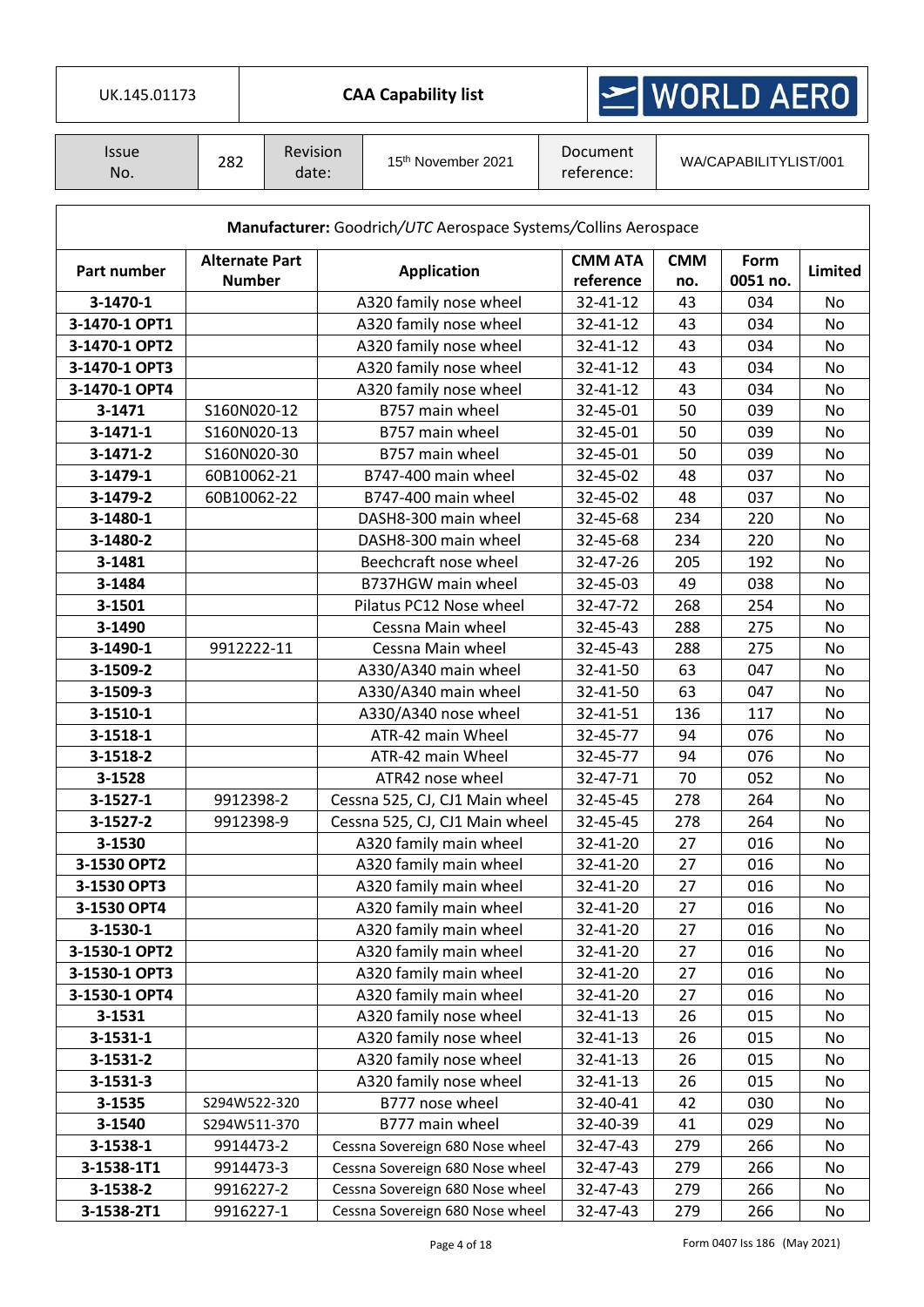| <b>CAA Capability list</b><br>UK.145.01173 |                                        |                   |                    |                                                                | $\geq$ WORLD AERO           |                   |                       |                |
|--------------------------------------------|----------------------------------------|-------------------|--------------------|----------------------------------------------------------------|-----------------------------|-------------------|-----------------------|----------------|
| <b>Issue</b><br>No.                        | 282                                    | Revision<br>date: |                    | 15 <sup>th</sup> November 2021                                 | Document<br>reference:      |                   | WA/CAPABILITYLIST/001 |                |
|                                            |                                        |                   |                    | Manufacturer: Goodrich/UTC Aerospace Systems/Collins Aerospace |                             |                   |                       |                |
| Part number                                | <b>Alternate Part</b><br><b>Number</b> |                   | <b>Application</b> |                                                                | <b>CMM ATA</b><br>reference | <b>CMM</b><br>no. | Form<br>0051 no.      | <b>Limited</b> |
| 3-1543                                     |                                        |                   |                    | Pilatus PC12 Main wheel                                        | 32-45-79                    | 244               | 230                   | No             |
| $3 - 1543 - 1$                             |                                        |                   |                    | Pilatus PC12 Main wheel                                        | 32-45-79                    | 244               | 230                   | No             |
| 3-1545-1                                   |                                        |                   |                    | Learjet 45 main wheel                                          | 32-48-72                    | 76                | 059                   | No             |
| 3-1546                                     |                                        |                   |                    | A330/A340 main wheel                                           | 32-41-75                    | 28                | 017                   | No             |
| 3-1547                                     |                                        |                   |                    | A330/A340 nose wheel                                           | 32-41-74                    | 71                | 053                   | No             |
| 3-1550                                     |                                        |                   |                    | Embraer ERJ/Legacy main wheel                                  | 32-49-02                    | 231               | 217                   | No             |
| 3-1550-1                                   |                                        |                   |                    | Embraer ERJ/Legacy main wheel                                  | 32-49-02                    | 231               | 217                   | No             |
| 3-1551                                     |                                        |                   |                    | Embraer ERJ/Legacy nose wheel                                  | 32-49-04                    | 79                | 062                   | <b>No</b>      |
| 3-1557                                     |                                        | 10-62237-5        |                    | B737NG main wheel                                              | 32-40-49                    | 31                | 021                   | No             |
| 3-1558                                     |                                        | 10-62237-7        |                    | B737NG main wheel                                              | 32-40-50                    | 20                | 010                   | No             |
| 3-1559                                     |                                        | 10-62237-10       |                    | B737NG nose wheel                                              | 32-40-51                    | 21                | 011                   | No             |
| 3-1560                                     |                                        |                   |                    | Global Express nose wheel                                      | 32-48-23                    | 91                | 067                   | No             |
| 3-1563                                     |                                        |                   |                    | Global Express main wheel                                      | 32-48-22                    | 202               | 189                   | No             |
| $3 - 1563 - 1$                             |                                        |                   |                    | Global Express main wheel                                      | 32-48-22                    | 202               | 189                   | No             |
| $3 - 1571 - 1$                             |                                        | 9912487-6         |                    | Citation 560XL main wheel                                      | 32-45-48                    | 201               | 187                   | No             |
| 3-1571-2                                   |                                        | 9912487-9         |                    | Citation 560XL main wheel                                      | 32-45-48                    | 201               | 187                   | No             |
| 3-1571-3                                   |                                        | 9912487-10        |                    | Citation 560XL main wheel                                      | 32-45-48                    | 201               | 187                   | No             |
| 3-1571-4                                   |                                        |                   |                    | Citation 560XL main wheel                                      | 32-45-48                    | 201               | 187                   | No             |
| 3-1571-5                                   |                                        |                   |                    | Citation 560XL main wheel                                      | 32-45-48                    | 201               | 187                   | No             |
| 3-1571-6                                   |                                        | 9912487-11        |                    | Citation 560XL main wheel                                      | 32-45-48                    | 201               | 187                   | No             |
| $3 - 1573 - 1$                             |                                        |                   |                    | DASH8 main wheel                                               | 32-48-32                    | 106               | 086                   | No             |
| 3-1574                                     |                                        |                   |                    | DASH8 nose wheel                                               | 32-48-35                    | 107               | 087                   | No             |
| 3-1575                                     |                                        |                   |                    | DASH8 main wheel                                               | 32-48-34                    | 187               | 173                   | No             |
| 3-1596                                     |                                        |                   |                    | A330/A340 nose wheel                                           | 32-41-89                    | 111               | 091                   | No             |
| 3-1597                                     |                                        | S168U200-330      |                    | B747-400 main wheel                                            | 32-45-04                    | 137               | 119                   | No             |
| 3-1599                                     |                                        |                   |                    | Global Express main wheel                                      | 32-48-30                    | 92                | 068                   | No             |
| 3-1601                                     |                                        |                   |                    | CJ2, Citation 525 series main wheel                            | 32-45-50                    | 294               | 281                   | No             |
| 3-1601-2                                   |                                        | 9912743-4         |                    | CJ2, Citation 525 series main wheel                            | 32-45-50                    | 294               | 281                   | No             |
| 3-1601-3                                   |                                        | 9912743-6         |                    | CJ2, Citation 525 series main wheel                            | 32-45-50                    | 294               | 281                   | No             |
| 3-1601-3T1                                 |                                        | 9912743-8         |                    | CJ2, Citation 525 series main wheel                            | 32-45-50                    | 294               | 281                   | No             |
| 3-1607                                     |                                        | 9912561-4         |                    | Citation 525 series main wheel                                 | 32-45-51                    | 212               | 198                   | No             |
| 3-1607-1                                   |                                        | 9912561-5         |                    | Citation 525 series main wheel                                 | 32-45-51                    | 212               | 198                   | No             |
| 3-1607-1T1                                 |                                        | 9912561-6         |                    | Citation 525 series main wheel                                 | 32-45-51                    | 212               | 198                   | No             |
| 3-1609-1                                   |                                        |                   |                    | CL300 main wheel                                               | 32-48-28                    | 64                | 056                   | No             |
| 3-1610                                     |                                        |                   |                    | CL300 nose wheel                                               | 32-48-29                    | 65                | 048                   | No             |
| $3-1610-1$                                 |                                        |                   |                    | CL300 nose wheel                                               | 32-48-29                    | 65                | 048                   | No             |
| 3-1618                                     |                                        | S294W512-380      |                    | B777-300 main wheel                                            | 32-40-44                    | 162               | 150                   | No             |
| 3-1619                                     |                                        | S294W522-360      |                    | B777-300 nose wheel                                            | 32-40-45                    | 163               | 151                   | No             |
| 3-1621                                     |                                        | 9914655-1         |                    | Cessna Sovereign 680 Main wheel                                | 32-45-53                    | 280               | 267                   | No             |
| 3-1628                                     |                                        |                   |                    | A340-500/600 main wheel                                        | 32-41-90                    | 101               | 131                   | No             |
| 3-1628-1                                   |                                        |                   |                    | A340-500/600 main wheel                                        | 32-41-90                    | 101               | 131                   | No             |
| 3-1628-2                                   |                                        |                   |                    | A340-500/600 main wheel                                        | 32-41-90                    | 101               | 131                   | No             |
| 3-1628OPT1                                 |                                        |                   |                    | A340-500/600 main wheel                                        | 32-41-90                    | 101               | 131                   | No             |

 $\overline{\phantom{a}}$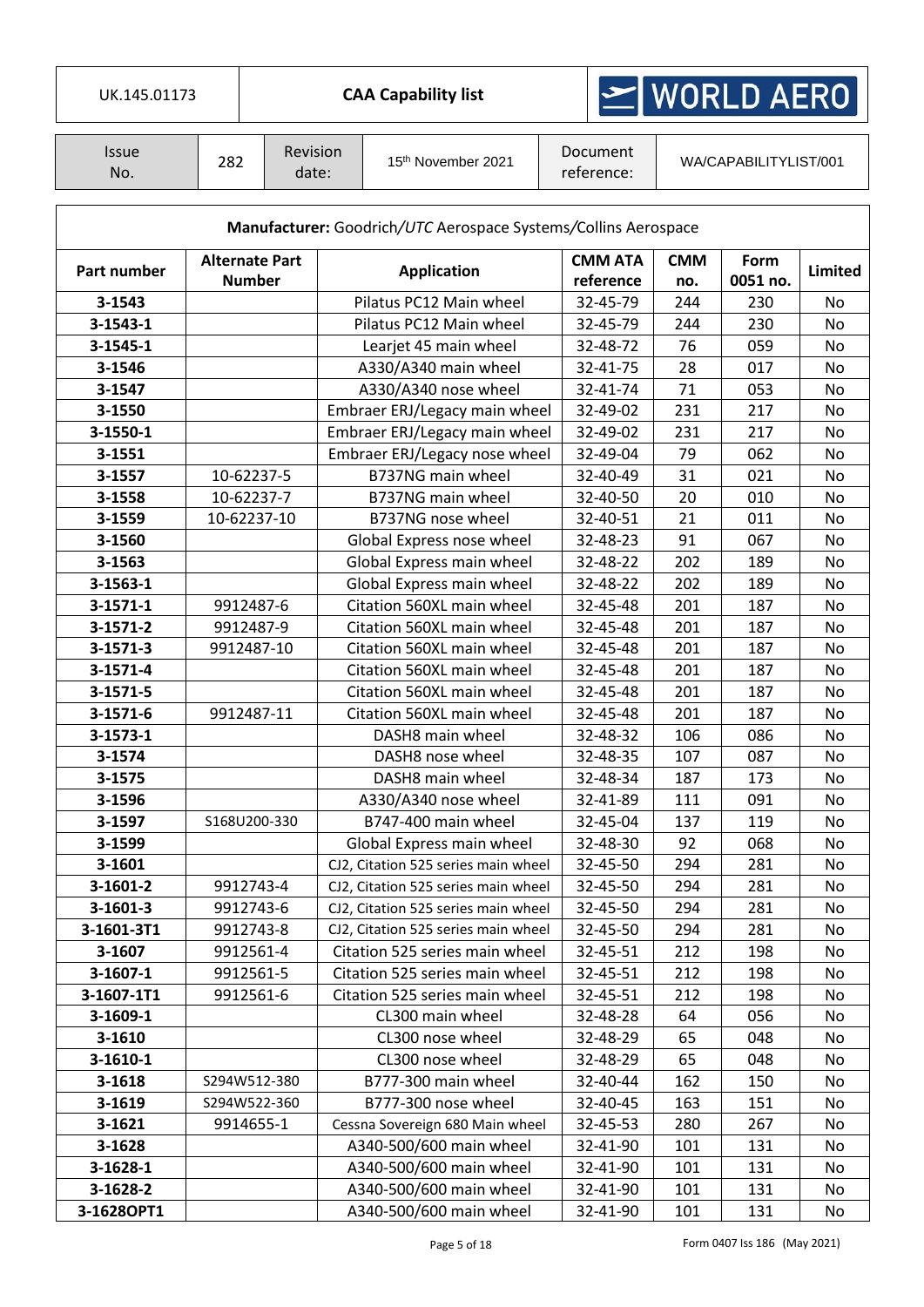| UK.145.01173        |     |                                        | <b>CAA Capability list</b>                                     |                             | MORLD AERO        |                       |         |  |
|---------------------|-----|----------------------------------------|----------------------------------------------------------------|-----------------------------|-------------------|-----------------------|---------|--|
| <b>Issue</b><br>No. | 282 | Revision<br>date:                      | 15th November 2021                                             | Document<br>reference:      |                   | WA/CAPABILITYLIST/001 |         |  |
|                     |     |                                        | Manufacturer: Goodrich/UTC Aerospace Systems/Collins Aerospace |                             |                   |                       |         |  |
| Part number         |     | <b>Alternate Part</b><br><b>Number</b> | <b>Application</b>                                             | <b>CMM ATA</b><br>reference | <b>CMM</b><br>no. | Form<br>0051 no.      | Limited |  |
| 3-1628OPT2          |     |                                        | A340-500/600 main wheel                                        | 32-41-90                    | 101               | 131                   | No      |  |
| 3-1628-1OPT1        |     |                                        | A340-500/600 main wheel                                        | 32-41-90                    | 101               | 131                   | No      |  |
| 3-1628-1OPT2        |     |                                        | A340-500/600 main wheel                                        | 32-41-90                    | 101               | 131                   | No      |  |
| 3-1628-2OPT1        |     |                                        | A340-500/600 main wheel                                        | 32-41-90                    | 101               | 131                   | No      |  |
| 3-1628-2OPT2        |     |                                        | A340-500/600 main wheel                                        | 32-41-90                    | 101               | 131                   | No      |  |
| 3-1628-2T1          |     |                                        | A340-500/600 main wheel                                        | 32-41-90                    | 101               | 131                   | No      |  |
| 3-1628-2T2          |     |                                        | A340-500/600 main wheel                                        | 32-41-90                    | 101               | 131                   | No      |  |
| $3 - 1631 - 1$      |     |                                        | Embraer 145 main wheel                                         | 32-49-09                    | 34                | 022                   | No      |  |
| 3-1639              |     |                                        | A340-500/600 main wheel                                        | 32-42-07                    | 105               | 085                   | No      |  |
| 3-1639-1            |     |                                        | A340-500/600 main wheel                                        | 32-42-07                    | 105               | 085                   | No      |  |
| 3-1639OPT1          |     |                                        | A340-500/600 main wheel                                        | 32-42-07                    | 105               | 085                   | No      |  |
| 3-1639OPT2          |     |                                        | A340-500/600 main wheel                                        | 32-42-07                    | 105               | 085                   | No      |  |
| 3-1639-1OPT1        |     |                                        | A340-500/600 main wheel                                        | 32-42-07                    | 105               | 085                   | No      |  |
| 3-1639-1OPT2        |     |                                        | A340-500/600 main wheel                                        | 32-42-07                    | 105               | 085                   | No      |  |
| 3-1639-1T1          |     |                                        | A340-500/600 main wheel                                        | 32-42-07                    | 105               | 085                   | No      |  |
| 3-1639-1T2          |     |                                        | A340-500/600 main wheel                                        | 32-42-07                    | 105               | 085                   | No      |  |
| 3-1645              |     | S685Z001-360                           | B787-8 Main wheel                                              | 32-44-45                    | 272               | 258                   | No      |  |
| 3-1654              |     | 10-62237-57                            | B737 main wheel                                                | 32-42-54                    | 66                | 051                   | No      |  |
| 3-1664              |     | S168U300-330                           | B747-8 main wheel                                              | 32-44-64                    | 134               | 115                   | No      |  |
| 3-1670              |     | S168U400-330                           | B747-8 nose wheel                                              | 32-44-70                    | 133               | 114                   | No      |  |
| 3-1674              |     | S277A016-351                           | B737 main wheel                                                | 32-42-28                    | 130               | 108                   | No      |  |
| 3-1692-1            |     |                                        | A320NEO Main wheel                                             | 32-41-26                    | 292               | 279                   | No.     |  |
| C20449000           |     |                                        | A321 brake unit                                                | 32-41-65                    | 159               | 147                   | No      |  |
| C20449099           |     |                                        | A321 brake unit                                                | 32-41-65                    | 159               | 147                   | No      |  |
| C20449100           |     |                                        | A321 brake unit                                                | 32-41-65                    | 159               | 147                   | No      |  |
| C20498000           |     |                                        | Sikorsky S-92 wheel                                            | 32-42-51                    | 267               | 253                   | No      |  |
| C20498100           |     |                                        | Sikorsky S-92 wheel                                            | 32-42-51                    | 267               | 253                   | No      |  |
| C20500000           |     |                                        | A321 main wheel                                                | 32-41-83                    | 38                | 026                   | No      |  |
| C20500100           |     |                                        | A321 main wheel                                                | 32-42-15                    | 39                | 027                   | No      |  |
| C20534000           |     |                                        | A321 brake unit                                                | 32-41-65                    | 159               | 147                   | No      |  |
| C20534000-1         |     |                                        | A321 brake unit                                                | 32-41-65                    | 159               | 147                   | No      |  |
| C20534049           |     |                                        | A321 brake unit                                                | 32-41-65                    | 159               | 147                   | No      |  |
| C20534099           |     |                                        | A321 brake unit                                                | 32-41-65                    | 159               | 147                   | No      |  |

|             |                                 | Manufacturer: Honeywell |                  |                   |                         |         |
|-------------|---------------------------------|-------------------------|------------------|-------------------|-------------------------|---------|
| Part number | Alternate<br><b>Part Number</b> | <b>Application</b>      | ATA<br>reference | <b>CMM</b><br>no. | <b>Form</b><br>0051 no. | Limited |
| 2601571-1   | 10-61063-8                      | B737 main wheel         | 32-40-01         | 51                | 040                     | No      |
| 2601901-1   | 60B00150-2                      | B747 main wheel         | $32 - 45 - 10$   | 73                | 055                     | No      |
| 2601901-2   | 60B00150-15                     | B747 main wheel         | $32 - 45 - 10$   | 73                | 055                     | No      |
| 2601901-4   | 60B00150-17                     | B747 main wheel         | 32-45-10         | 73                | 055                     | No      |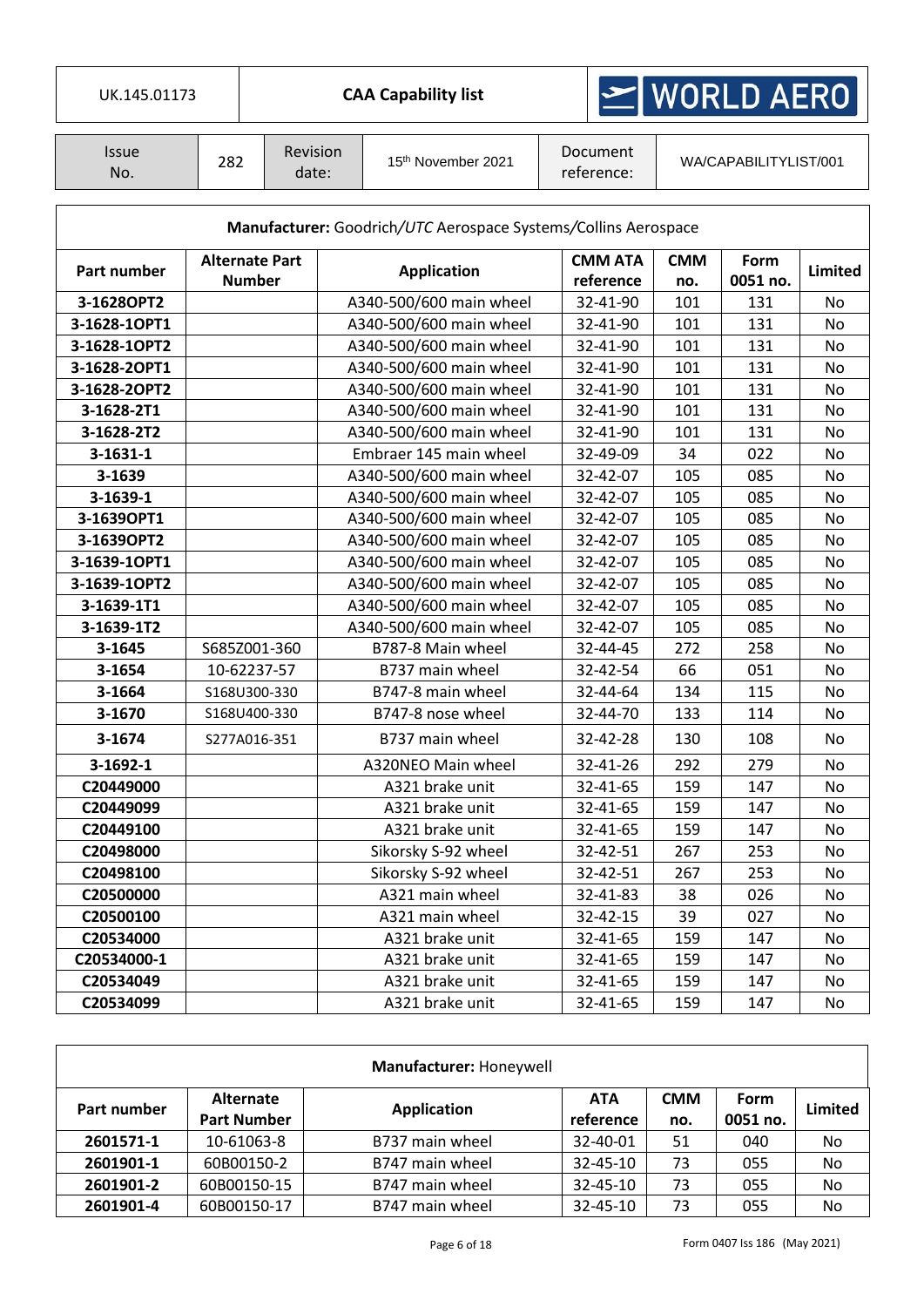| UK.145.01173 |  |
|--------------|--|

**CAA Capability list** 

# $\geq$  WORLD AERO

| <i><b>Issue</b></i><br>No. | 282 | <b>Revision</b><br>date: | 15 <sup>th</sup> November 2021 | Document<br>reference: | WA/CAPABILITYLIST/001 |
|----------------------------|-----|--------------------------|--------------------------------|------------------------|-----------------------|
|                            |     |                          |                                |                        |                       |

|             | Manufacturer: Honeywell         |                      |                         |                   |                  |           |  |  |  |  |  |  |
|-------------|---------------------------------|----------------------|-------------------------|-------------------|------------------|-----------|--|--|--|--|--|--|
| Part number | Alternate<br><b>Part Number</b> | <b>Application</b>   | <b>ATA</b><br>reference | <b>CMM</b><br>no. | Form<br>0051 no. | Limited   |  |  |  |  |  |  |
| 2601901-5   | 60B00150-18                     | B747 main wheel      | 32-45-10                | 73                | 055              | <b>No</b> |  |  |  |  |  |  |
| 2601901-6   | 60B00150-19                     | B747 main wheel      | 32-45-10                | 73                | 055              | No        |  |  |  |  |  |  |
| 2601901-7   | 60B00150-20                     | B747 main wheel      | 32-45-10                | 73                | 055              | No        |  |  |  |  |  |  |
| 2606671-1   | 10-61819-13                     | B737 main wheel      | 32-40-09                | 16                | 008              | <b>No</b> |  |  |  |  |  |  |
| 2606671-2   | 10-61819-18                     | B737 main wheel      | 32-40-09                | 16                | 008              | No        |  |  |  |  |  |  |
| 2606671-3   | 10-61819-23                     | B737 main wheel      | 32-40-09                | 16                | 008              | No        |  |  |  |  |  |  |
| 2606672-1   | 10-61819-14                     | B737 main brake unit | 32-40-08                | 98                | 080              | <b>No</b> |  |  |  |  |  |  |
| 2606672-2   | 10-61819-17                     | B737 main brake unit | 32-40-08                | 98                | 080              | <b>No</b> |  |  |  |  |  |  |
| 2606672-3   | 10-61819-21                     | B737 main brake unit | 32-40-08                | 98                | 080              | No        |  |  |  |  |  |  |
| 2606672-4   | 10-61819-28                     | B737 main brake unit | 32-40-08                | 98                | 080              | <b>No</b> |  |  |  |  |  |  |
| 2606735-1   | S160T200-30                     | B767 nose wheel      | 32-43-01                | 30                | 049              | No        |  |  |  |  |  |  |
| 2606735-2   | S160T200-31                     | B767 nose wheel      | 32-43-01                | 30                | 018              | No        |  |  |  |  |  |  |
| 2606741-1   | S160T200-21                     | B767 main wheel      | 32-43-02                | 32                | 014              | No        |  |  |  |  |  |  |
| 2607081-1   | 60B10014-20                     | B747 main wheel      | 32-45-12                | 61                | 130              | No        |  |  |  |  |  |  |
| 2607081-2   | 60B10014-26                     | B747 main wheel      | 32-45-12                | 61                | 130              | No        |  |  |  |  |  |  |
| 2607081-3   | 60B10014-34                     | B747 main wheel      | 32-45-12                | 61                | 130              | No        |  |  |  |  |  |  |
| 2607825-1   | 10-61063-22                     | B737 nose wheel      | 32-40-10                | 10                | 002              | No        |  |  |  |  |  |  |
| 2607825-2   | 10-62237-9                      | B737 nose wheel      | 32-40-10                | 10                | 002              | No        |  |  |  |  |  |  |
| 2608811-3   | S160T300-22                     | B767 main wheel      | 32-43-04                | 25                | 013              | <b>No</b> |  |  |  |  |  |  |
| 2608811-5   | S160T300-23                     | B767 main wheel      | 32-43-04                | 25                | 013              | No        |  |  |  |  |  |  |
| 2608891-1   |                                 | MD80 main wheel      | 32-44-01                | 67                | 127              | No        |  |  |  |  |  |  |
| 2608891-1A  |                                 | MD80 main wheel      | 32-44-01                | 67                | 127              | No        |  |  |  |  |  |  |
| 2608891-1B  |                                 | MD80 main wheel      | 32-44-01                | 67                | 127              | No        |  |  |  |  |  |  |
| 2608891-1C  |                                 | MD80 main wheel      | 32-44-01                | 67                | 127              | No        |  |  |  |  |  |  |
| 2608892-1   |                                 | MD80 brake unit      | 32-44-02                | 164               | 152              | No        |  |  |  |  |  |  |
| 2609801-1   | 10-62174-3                      | B737HGW main wheel   | 32-40-11                | 37                | 025              | No        |  |  |  |  |  |  |
| 2610181-2   |                                 | A330/A340 main wheel | 32-41-11                | 274               | 260              | No        |  |  |  |  |  |  |
| 2610181-3   |                                 | A330/A340 main wheel | 32-41-11                | 274               | 260              | No        |  |  |  |  |  |  |
| 2610181-4   |                                 | A330/A340 main wheel | 32-41-11                | 274               | 260              | No        |  |  |  |  |  |  |
| 2610181-5   |                                 | A330/A340 main wheel | 32-41-11                | 274               | 260              | No        |  |  |  |  |  |  |
| 2610181-6   |                                 | A330/A340 main wheel | 32-41-11                | 274               | 260              | No        |  |  |  |  |  |  |
| 2611202-2   | S294W511-210                    | B777 brake unit      | 32-47-04                | 188               | 174              | No        |  |  |  |  |  |  |
| 2611205-2   | 294W522-220                     | B777 nose wheel      | 32-47-06                | 97                | 078              | No        |  |  |  |  |  |  |
| 2611811-1   | S294W511-270                    | B777 main wheel      | 32-47-05                | 84                | 069              | No        |  |  |  |  |  |  |
| 2612152-1   |                                 | A330/A340 brake unit | 32-42-28                | 277               | 263              | No        |  |  |  |  |  |  |
| 2612152-2   |                                 | A330/A340 brake unit | 32-42-28                | 277               | 263              | No        |  |  |  |  |  |  |
| 2612152-3   |                                 | A330/A340 brake unit | 32-42-28                | 277               | 263              | No        |  |  |  |  |  |  |
| 2612152-4   |                                 | A330/A340 brake unit | 32-42-28                | 277               | 263              | No        |  |  |  |  |  |  |
| 2612201-2   |                                 | A330-200 main wheel  | 32-41-12                | 220               | 206              | No        |  |  |  |  |  |  |
| 2612201-3   |                                 | A330-200 main wheel  | 32-41-12                | 220               | 206              | No        |  |  |  |  |  |  |
| 2612202-1   |                                 | A330/A340 brake unit | 32-42-28                | 277               | 263              | No        |  |  |  |  |  |  |
| 2612202-2   |                                 | A330/A340 brake unit | 32-42-28                | 277               | 263              | No        |  |  |  |  |  |  |
| 2612202-3   |                                 | A330/A340 brake unit | 32-42-28                | 277               | 263              | No        |  |  |  |  |  |  |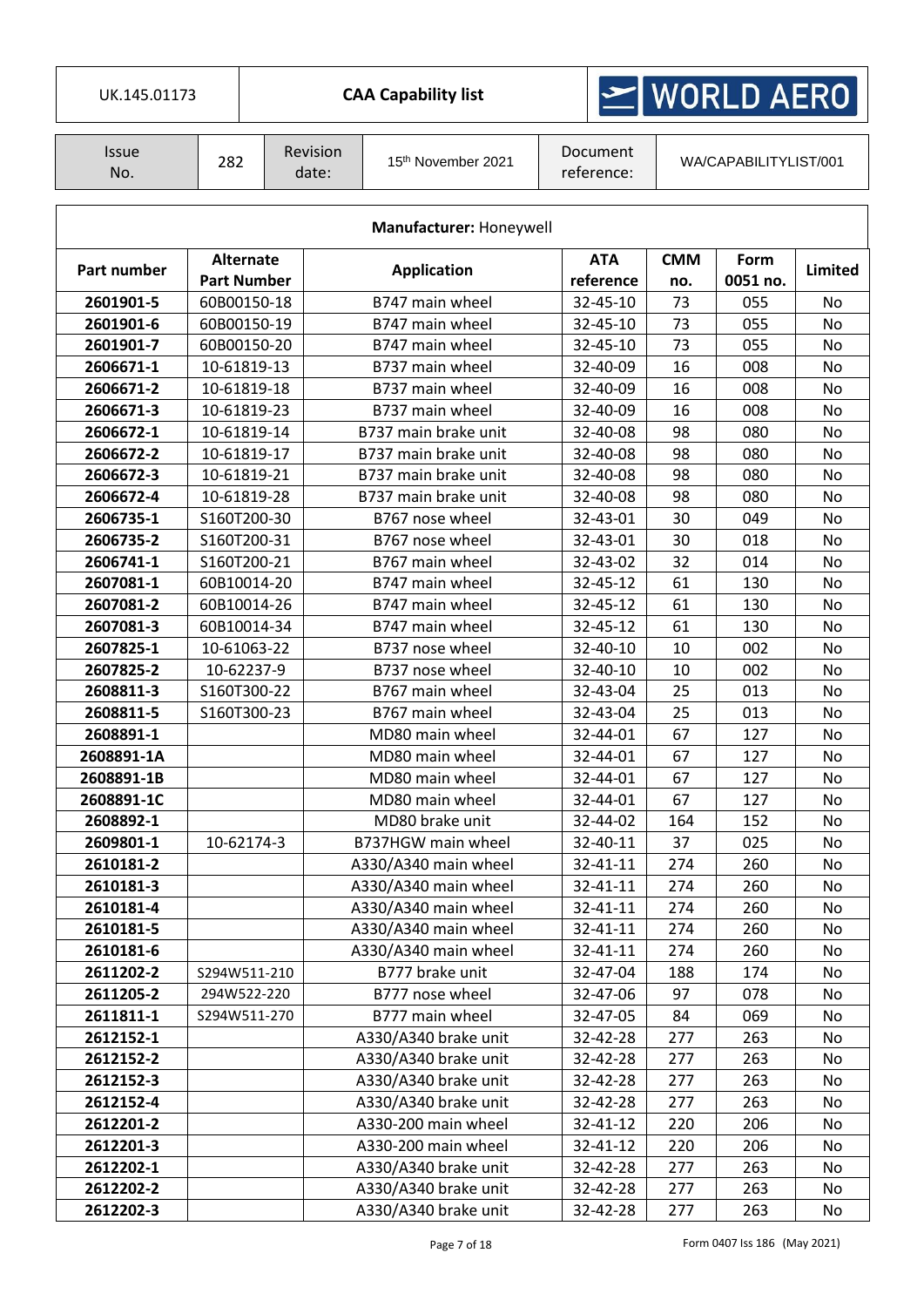|                     | $\leq$ WORLD AERO<br>UK.145.01173<br><b>CAA Capability list</b> |                   |  |                                      |  |                         |                       |                  |           |
|---------------------|-----------------------------------------------------------------|-------------------|--|--------------------------------------|--|-------------------------|-----------------------|------------------|-----------|
|                     |                                                                 |                   |  |                                      |  |                         |                       |                  |           |
| <b>Issue</b><br>No. | 282                                                             | Revision<br>date: |  | 15th November 2021                   |  | Document<br>reference:  | WA/CAPABILITYLIST/001 |                  |           |
|                     |                                                                 |                   |  |                                      |  |                         |                       |                  |           |
|                     |                                                                 |                   |  | Manufacturer: Honeywell              |  |                         |                       |                  |           |
| Part number         | <b>Alternate</b><br><b>Part Number</b>                          |                   |  | <b>Application</b>                   |  | <b>ATA</b><br>reference | <b>CMM</b><br>no.     | Form<br>0051 no. | Limited   |
| 2612202-4           |                                                                 |                   |  | A330/A340 brake unit                 |  | 32-42-28                | 277                   | 263              | <b>No</b> |
| 2612202-6           |                                                                 |                   |  | A330/A340 brake unit                 |  | 32-42-28                | 277                   | 263              | <b>No</b> |
| 2612301-2           |                                                                 | 10-62237-11       |  | B737NG main wheel                    |  | 32-40-12                | 29                    | 019              | No        |
| 2612311-1           |                                                                 | 10-62237-3        |  | B737NG main wheel                    |  | 32-40-14                | 4                     | 003              | No        |
| 2612312-1           |                                                                 | 10-62237-4        |  | B737-600 brake unit                  |  | 32-40-15                | 118                   | 098              | No        |
| 2612412-1           | S160T400-210                                                    |                   |  | B767 brake unit                      |  | 32-43-12                | 3                     | 128              | <b>No</b> |
| 2612412-1A          | S160T400-210                                                    |                   |  | B767 brake unit                      |  | 32-43-12                | 3                     | 128              | No        |
| 2613041-1           |                                                                 |                   |  | B717-200 main wheel                  |  | 32-41-02                | 75                    | 058              | <b>No</b> |
| 2613041-2           |                                                                 |                   |  | B717-200 main wheel                  |  | 32-41-02                | 75                    | 058              | No        |
| 2615001-1           | 10-62237-53                                                     |                   |  | B737-900ER main wheel                |  | 32-40-16                | 78                    | 061              | No        |
| 2615101-1           |                                                                 |                   |  | A380-800 main wheel (braked)         |  | 32-45-51                | 89                    | 074              | <b>No</b> |
| 2615101-2           |                                                                 |                   |  | A380-800 main wheel (braked)         |  | 32-45-51                | 89                    | 074              | No        |
| 2615101-3           |                                                                 |                   |  | A380-800 main wheel (braked)         |  | 32-45-51                | 89                    | 074              | <b>No</b> |
| 2616505-1           |                                                                 |                   |  | A380-800 nose wheel                  |  | 32-45-34                | 88                    | 073              | <b>No</b> |
| 2616505-2           |                                                                 |                   |  | A380-800 nose wheel                  |  | 32-45-34                | 88                    | 073              | <b>No</b> |
| 2616571-1           |                                                                 |                   |  | A380-800 main wheel (non-<br>braked) |  | 32-45-91                | 90                    | 075              | No        |
| 2616571-2           |                                                                 |                   |  | A380-800 main wheel (non-<br>braked) |  | 32-45-91                | 90                    | 075              | No        |

| <b>Manufacturer: Meggitt</b> |                                        |                                               |                       |                   |                  |           |  |  |  |  |
|------------------------------|----------------------------------------|-----------------------------------------------|-----------------------|-------------------|------------------|-----------|--|--|--|--|
| Part number                  | <b>Alternate</b><br><b>Part Number</b> | <b>ATA</b><br><b>Application</b><br>reference |                       | <b>CMM</b><br>no. | Form<br>0051 no. | Limited   |  |  |  |  |
| AH52339                      |                                        | Hawker nose wheel                             | 32-44-49              | 183               | 169              | No        |  |  |  |  |
| AH52590                      |                                        | Jetstream 41 nose wheel                       | 32-44-53<br>007<br>18 |                   |                  | No.       |  |  |  |  |
| AH52688                      |                                        | Jetstream 41 nose wheel                       | 32-44-53              | 18                | 007              | No        |  |  |  |  |
| AH53374                      |                                        | Jetstream 41 nose wheel                       | 32-44-53              | 18                | 007              | No        |  |  |  |  |
| AH53375                      |                                        | Jetstream 41 nose wheel                       | 32-44-53              | 18                | 007              | No        |  |  |  |  |
| AH54452                      |                                        | ATR72 nose wheel                              | 32-42-91              | 59                | 031              | No.       |  |  |  |  |
| AH54474                      |                                        | ATR72 nose wheel                              | 32-42-91              | 59                | 031              | No        |  |  |  |  |
| AH55055                      |                                        | Gulfstream V nose wheel                       | 32-44-41              | 56                | 045              | No.       |  |  |  |  |
| <b>AHA1287</b>               |                                        | Hawker main wheel                             | 32-40-92<br>178       |                   | 164              | No        |  |  |  |  |
| AHA1606                      |                                        | Hawker main wheel                             | 32-40-92              | 178               | 164              | No.       |  |  |  |  |
| <b>AHA1814</b>               |                                        | Hawker main wheel                             | 32-40-92              | 178               | 164              | No        |  |  |  |  |
| <b>AHA1290</b>               | 10-61063-20                            | B737 nose wheel                               | 32-42-55              | 33                | 020              | No.       |  |  |  |  |
| <b>AHA1291</b>               |                                        | CN235 main wheel                              | 32-41-77              | 146               | 134              | <b>No</b> |  |  |  |  |
| <b>AHA1297</b>               |                                        | CN235 main wheel                              | 32-41-77              | 146               | 134              | No.       |  |  |  |  |
| <b>AHA1348</b>               |                                        | BAe146 nose wheel                             | 32-42-17              | 35                | 023              | No        |  |  |  |  |
| <b>AHA1349</b>               |                                        | BAe146 nose wheel                             | 32-42-17              | 35                | 023              | No.       |  |  |  |  |
| <b>AHA1489</b>               |                                        | BAe146 main wheel                             | 32-42-59              | $\overline{2}$    | initial issue    | <b>No</b> |  |  |  |  |
| <b>AHA1490</b>               |                                        | BAe146 main wheel                             | 32-42-62              | 54                | 044              | No.       |  |  |  |  |
| <b>AHA1648</b>               | S160N020-6                             | B757 main wheel                               | 32-42-82              | 13                | 004              | No        |  |  |  |  |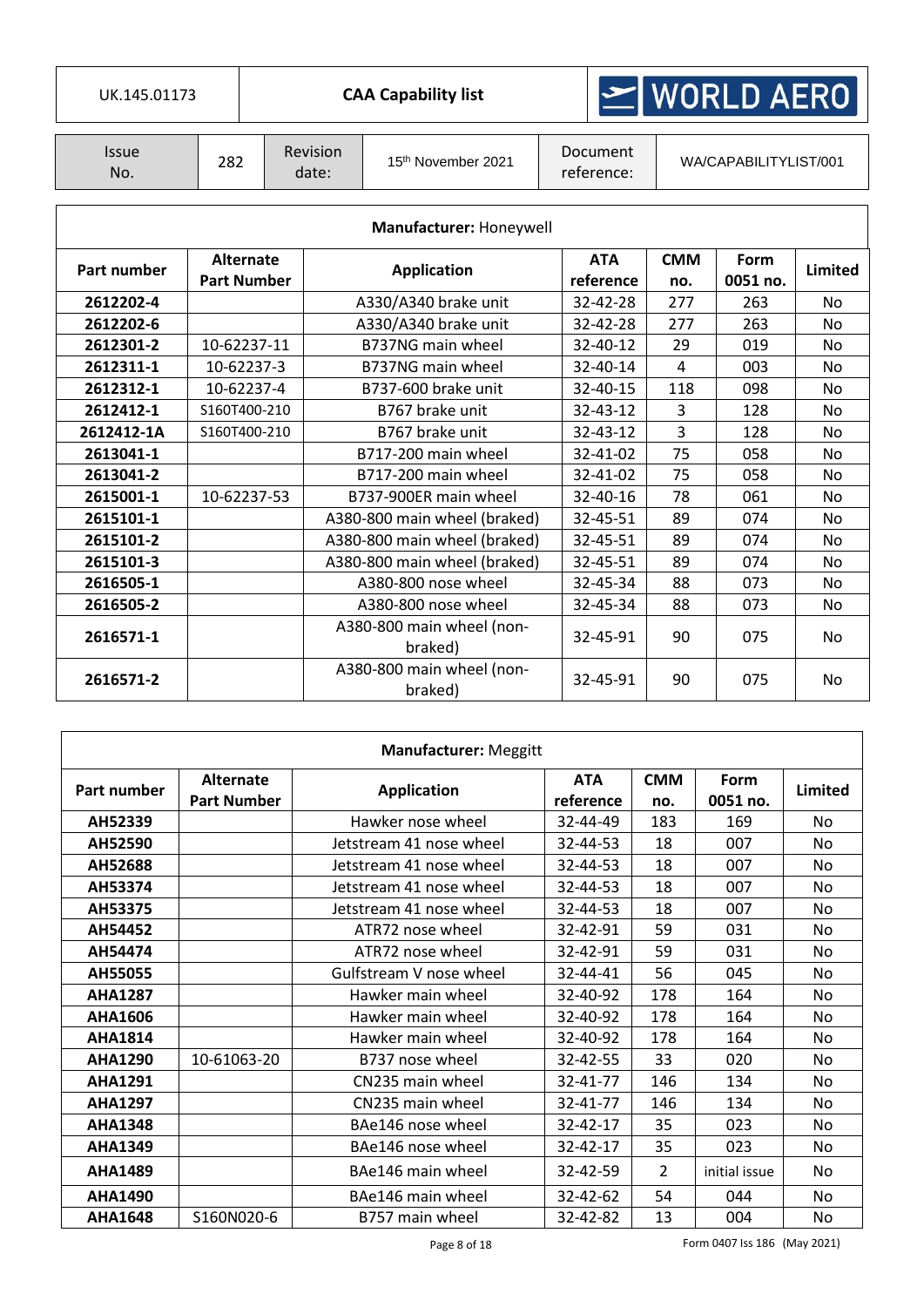Τ

**CAA Capability list** 

### WORLD AERO  $\geq$

| Issue<br>No. | 282 | <b>Revision</b><br>date: | 15 <sup>th</sup> November 2021 | Document<br>reference: | WA/CAPABILITYLIST/001 |
|--------------|-----|--------------------------|--------------------------------|------------------------|-----------------------|
|--------------|-----|--------------------------|--------------------------------|------------------------|-----------------------|

|                  | <b>Manufacturer: Meggitt</b>           |                           |                         |                   |                  |           |  |  |  |  |
|------------------|----------------------------------------|---------------------------|-------------------------|-------------------|------------------|-----------|--|--|--|--|
| Part number      | <b>Alternate</b><br><b>Part Number</b> | <b>Application</b>        | <b>ATA</b><br>reference | <b>CMM</b><br>no. | Form<br>0051 no. | Limited   |  |  |  |  |
| <b>AHA1653</b>   |                                        | ATR72 brake unit          | 32-42-93                | 58                | 118              | No        |  |  |  |  |
| AHA1653-9        |                                        | ATR72 brake unit          | 32-42-93                | 58                | 118              | No        |  |  |  |  |
| AHA1653-10       |                                        | ATR72 brake unit          | 32-42-93                | 58                | 118              | No        |  |  |  |  |
| <b>AHA1693</b>   | S160N020-8                             | B757 brake unit           | 32-42-84                | 144               | 125              | No        |  |  |  |  |
| <b>AHA1752</b>   |                                        | ATR72 main wheel          | 32-42-92                | 40                | 028              | No        |  |  |  |  |
| <b>AHA1881</b>   |                                        | Hawker 125 main wheel     | 32-42-95                | 235               | 221              | No        |  |  |  |  |
| <b>AHA1884</b>   | S160N020-14                            | B757-200 brake unit       | 32-42-98                | 7                 | 132              | No        |  |  |  |  |
| <b>AHA1890</b>   |                                        | ATR72 main wheel          | 32-42-92                | 40                | 028              | No        |  |  |  |  |
| <b>AHA1897</b>   |                                        | Hawker brake unit         | 32-43-26                | 185               | 171              | No        |  |  |  |  |
| <b>AHA1900</b>   |                                        | BAe146 main wheel         | 32-42-62                | 54                | 044              | No        |  |  |  |  |
| <b>AHA1925</b>   |                                        | BAe146 main wheel         | 32-42-59                | 2                 | initial issue    | No        |  |  |  |  |
| <b>AHA2063</b>   |                                        | Gulfstream IV main wheel  | 32-43-37                | 160               | 148              | No        |  |  |  |  |
| <b>AHA2070</b>   |                                        | Gulfstream IV brake unit  | 32-43-38                | 251               | 232              | No        |  |  |  |  |
| <b>AHA2114</b>   |                                        | Gulfstream V main wheel   | 32-44-42                | 55                | 046              | No        |  |  |  |  |
| <b>AHA2139</b>   |                                        | BAe146 main wheel         | 32-44-38                | 123               | 103              | No        |  |  |  |  |
| <b>AHA2141</b>   |                                        | BAe146/Avro RJ nose wheel | 32-44-37                | 72                | 054              | No        |  |  |  |  |
| <b>AHA2174</b>   |                                        | BAe146 brake unit         | 32-44-44                | 102               | 081              | No        |  |  |  |  |
| <b>AHA2175</b>   |                                        | BAe146 brake unit         | 32-44-44                | 102               | 081              | No        |  |  |  |  |
| <b>AHA2177</b>   |                                        | BAe146 brake unit         | 32-44-44                | 102               | 081              | No        |  |  |  |  |
| <b>AHA2178</b>   |                                        | BAe146 brake unit         | 32-44-44                | 102               | 081              | No        |  |  |  |  |
| <b>AHA2218</b>   |                                        | Avro RJ main wheel        | 32-44-48                | 57                | 129              | No        |  |  |  |  |
| <b>AHA2225</b>   |                                        | Do328 nose wheel          | 32-44-54                | 198               | 184              | <b>No</b> |  |  |  |  |
| <b>AHA2225-2</b> |                                        | Do328 nose wheel          | 32-44-54                | 198               | 184              | No        |  |  |  |  |
| <b>AHA2331</b>   |                                        | BAe146 brake unit         | 32-45-14                | 5                 | 082              | No        |  |  |  |  |
| AHA2331-2        |                                        | BAe146 brake unit         | 32-45-14                | 5                 | 082              | No        |  |  |  |  |
| AHA2331-4        |                                        | BAe146 brake unit         | 32-45-14                | 5                 | 082              | No        |  |  |  |  |
| <b>AHA2332</b>   |                                        | BAe146 brake unit         | 32-45-14                | 5                 | 082              | No        |  |  |  |  |
| AHA2332-2        |                                        | BAe146 brake unit         | 32-45-14                | 5                 | 082              | No        |  |  |  |  |
| AHA2332-3        |                                        | BAe146 brake unit         | 32-45-14                | 5                 | 082              | No        |  |  |  |  |
| AHA2332-4        |                                        | BAe146 brake unit         | 32-45-14                | 5                 | 082              | No        |  |  |  |  |
| <b>AHA2334</b>   |                                        | BAe146 brake unit         | 32-45-14                | 5                 | 082              | No        |  |  |  |  |
| AHA2334-2        |                                        | BAe146 brake unit         | 32-45-14                | 5                 | 082              | No        |  |  |  |  |
| AHA2334-3        |                                        | BAe146 brake unit         | 32-45-14                | 5                 | 082              | No        |  |  |  |  |
| AHA2334-4        |                                        | BAe146 brake unit         | 32-45-14                | 5                 | 082              | No        |  |  |  |  |
| <b>AHA2335</b>   |                                        | BAe146 brake unit         | 32-45-14                | 5                 | 082              | No        |  |  |  |  |
| AHA2335-2        |                                        | BAe146 brake unit         | 32-45-14                | 5                 | 082              | No        |  |  |  |  |
| AHA2335-3        |                                        | BAe146 brake unit         | 32-45-14                | 5                 | 082              | No        |  |  |  |  |
| AHA2335-4        |                                        | BAe146 brake unit         | 32-45-14                | 5                 | 082              | No        |  |  |  |  |
| <b>AHA2345</b>   |                                        | A340 nose wheel           | 32-45-05                | 147               | 135              | No        |  |  |  |  |
| AHA2345-2        |                                        | A340 nose wheel           | 32-45-05                | 147               | 135              | No        |  |  |  |  |
| AHA2345-3        |                                        | A340 nose wheel           | 32-45-05                | 147               | 135              | No        |  |  |  |  |
| AHA2396-1        |                                        | Gulfstream V brake unit   | 32-45-28                | 60                | 146              | No        |  |  |  |  |
| AH51128          |                                        | F27 Main wheel            | DM1184                  | 230               | 116              | No        |  |  |  |  |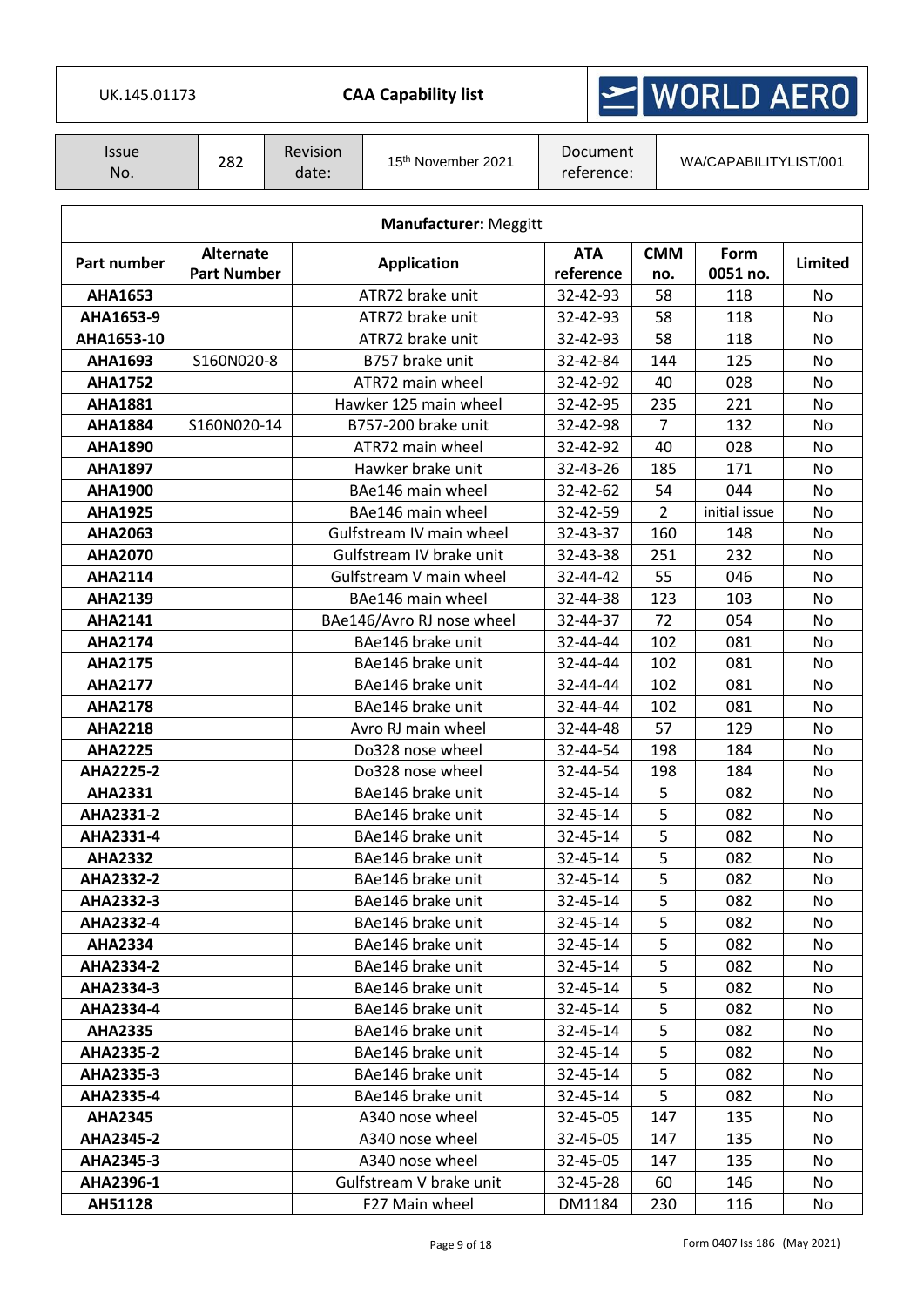| UK.145.01173 |  |
|--------------|--|

## $\ge$  WORLD AERO

| Issue<br>No. | 282 | Revision<br>date: | 15 <sup>th</sup> November 2021 | Document<br>reference: | WA/CAPABILITYLIST/001 |
|--------------|-----|-------------------|--------------------------------|------------------------|-----------------------|
|--------------|-----|-------------------|--------------------------------|------------------------|-----------------------|

| <b>Manufacturer: Meggitt</b> |                                        |                           |                         |                   |                  |                |  |  |  |  |
|------------------------------|----------------------------------------|---------------------------|-------------------------|-------------------|------------------|----------------|--|--|--|--|
| Part number                  | <b>Alternate</b><br><b>Part Number</b> | <b>Application</b>        | <b>ATA</b><br>reference | <b>CMM</b><br>no. | Form<br>0051 no. | <b>Limited</b> |  |  |  |  |
| DAP00076-01                  |                                        | A340 nose wheel           | 32-45-86                | 104               | 084              | No             |  |  |  |  |
| DAP00077-01                  |                                        | A340 nose wheel           | 32-45-86                | 104               | 084              | No             |  |  |  |  |
| DAP00097-01                  |                                        | Phenom 300 brake unit     | 32-45-97                | 210               | 196              | No             |  |  |  |  |
| DAP00097-02                  |                                        | Phenom 300 brake unit     | 32-45-97                | 210               | 196              | No             |  |  |  |  |
| DAP00098-01                  |                                        | Phenom 300 main wheel     | 32-45-96                | 196               | 182              | No             |  |  |  |  |
| DAP00098-02                  |                                        | Phenom 300 main wheel     | 32-45-96                | 196               | 182              | No             |  |  |  |  |
| DAP00099-01                  |                                        | Phenom 300 nose wheel     | 32-45-95                | 195               | 181              | No             |  |  |  |  |
| DAP00099-02                  |                                        | Phenom 300 nose wheel     | 32-45-95                | 195               | 181              | No             |  |  |  |  |
| DAP00215-01                  |                                        | AW189 main wheel          | 32-41-81                | 252               | 233              | No             |  |  |  |  |
| DAP00216-01                  |                                        | AW189 nose wheel          | 32-41-82                | 253               | 234              | No             |  |  |  |  |
| 5000757                      |                                        | DC10 series main wheel    | 32-41-02                | 95                | 077              | No             |  |  |  |  |
| 5000757-1                    |                                        | DC10 series main wheel    | 32-41-02                | 95                | 077              | No             |  |  |  |  |
| 5000757-2                    |                                        | DC10 series main wheel    | 32-41-02                | 95                | 077              | No             |  |  |  |  |
| 5000757-3                    |                                        | DC10 series main wheel    | 32-41-02                | 95                | 077              | No             |  |  |  |  |
| 5000757-4                    |                                        | DC10 series main wheel    | 32-41-02                | 95                | 077              | No             |  |  |  |  |
| 5000757-5                    |                                        | DC10 series main wheel    | 32-41-02                | 95                | 077              | No             |  |  |  |  |
| 5000757-6                    |                                        | DC10 series main wheel    | 32-41-02                | 95                | 077              | No             |  |  |  |  |
| 5000757-8                    |                                        | DC10 series main wheel    | 32-41-02                | 95                | 077              | No             |  |  |  |  |
| 5000757-10                   |                                        | DC10 series main wheel    | 32-41-02                | 95                | 077              | No             |  |  |  |  |
| 5000919                      |                                        | DC10/MD-11 nose wheel     | 32-42-02                | 155               | 143              | No             |  |  |  |  |
| 5000919-1                    |                                        | DC10/MD-11 nose wheel     | 32-42-02                | 155               | 143              | No             |  |  |  |  |
| 5000919-2                    |                                        | DC10/MD-11 nose wheel     | 32-42-02                | 155               | 143              | No             |  |  |  |  |
| 5002460                      |                                        | BCH200 main wheel         | 32-40-47                | 287               | 274              | No             |  |  |  |  |
| 5002460-1                    |                                        | BCH200 main wheel         | 32-40-47                | 287               | 274              | No             |  |  |  |  |
| 5002460-2                    |                                        | BCH200 main wheel         | 32-40-47                | 287               | 274              | No             |  |  |  |  |
| 5003065                      |                                        | Cessna 406/441 Brake unit | 32-43-33                | 273               | 259              | No             |  |  |  |  |
| 5003065-2                    |                                        | Cessna 406/441 Brake unit | 32-43-33                | 273               | 259              | No             |  |  |  |  |
| 5003096                      |                                        | Learjet brake unit        | 32-43-32                | 204               | 191              | No             |  |  |  |  |
| 5003096-1                    |                                        | Learjet brake unit        | 32-43-32                | 204               | 191              | No             |  |  |  |  |
| 5003096-3                    |                                        | Learjet brake unit        | 32-43-32                | 204               | 191              | No             |  |  |  |  |
| 5003096-4                    |                                        | Learjet brake unit        | 32-43-32                | 204               | 191              | No             |  |  |  |  |
| 5003096-5                    |                                        | Learjet brake unit        | 32-43-32                | 204               | 191              | No             |  |  |  |  |
| 5003096-6                    |                                        | Learjet brake unit        | 32-43-32                | 204               | 191              | No             |  |  |  |  |
| 5003096-7                    |                                        | Learjet brake unit        | 32-43-32                | 204               | 191              | No             |  |  |  |  |
| 5003279-1                    |                                        | Falcon 50EX main wheel    | 32-40-46                | 211               | 197              | No             |  |  |  |  |
| 5003279-2                    |                                        | Falcon 50EX main wheel    | 32-40-46                | 211               | 197              | No             |  |  |  |  |
| 5003279-3                    |                                        | Falcon 50EX main wheel    | 32-40-46                | 211               | 197              | No             |  |  |  |  |
| 5003280-2                    |                                        | Falcon 50 brake unit      | 32-43-37                | 254               | 235              | No             |  |  |  |  |
| 5003280-3                    |                                        | Falcon 50 brake unit      | 32-43-37                | 254               | 235              | No             |  |  |  |  |
| 5003280-4                    |                                        | Falcon 50 brake unit      | 32-43-37                | 254               | 235              | No             |  |  |  |  |
| 5003280-5                    |                                        | Falcon 50 brake unit      | 32-43-37                | 254               | 235              | No             |  |  |  |  |
| 5004320-2                    |                                        | MD80 series main wheel    | 32-40-60                | 46                | 032              | No             |  |  |  |  |
| 5004320-3                    |                                        | MD80 series main wheel    | 32-40-60                | 46                | 032              | No             |  |  |  |  |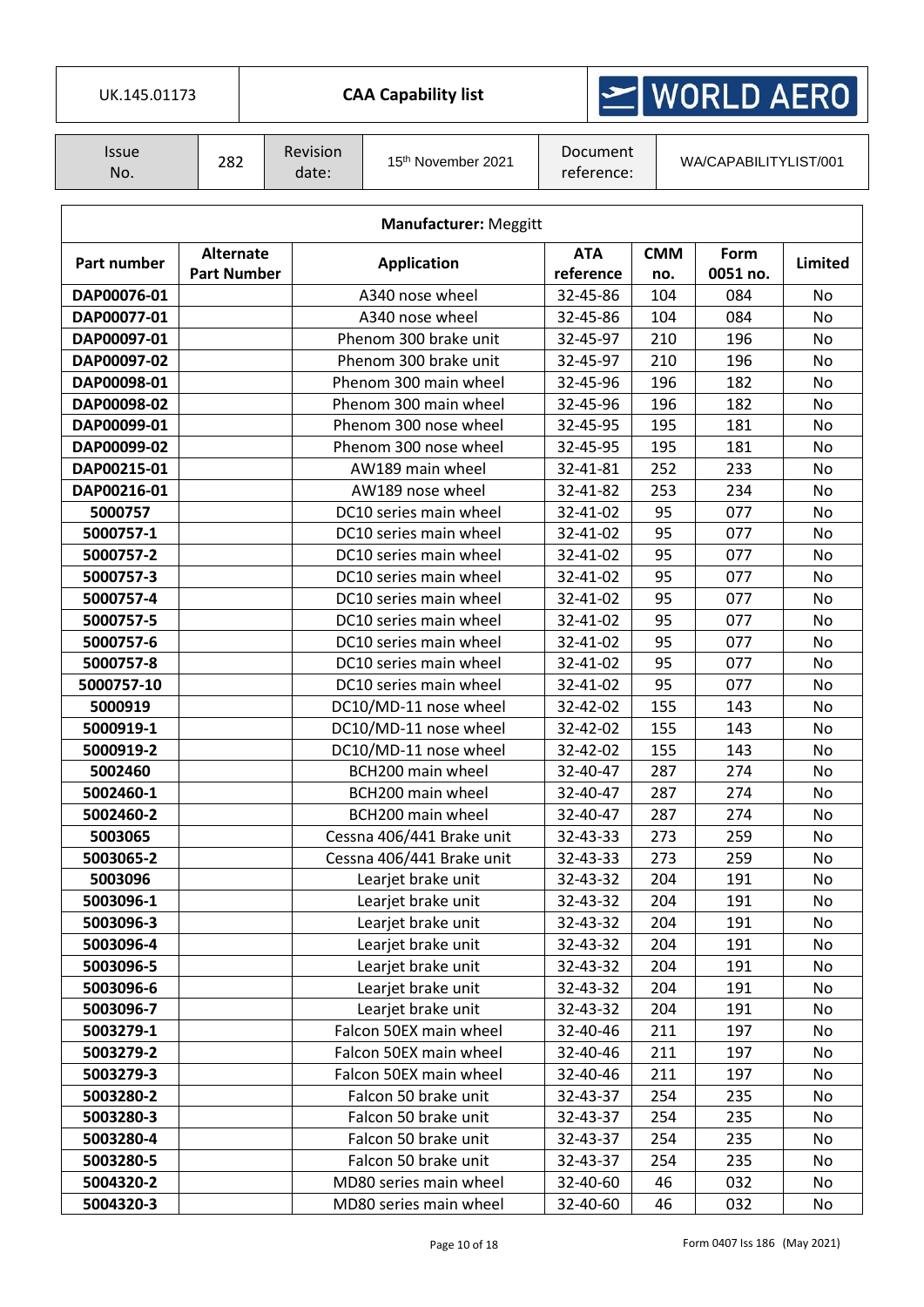| UK.145.01173                 |                    |  |                               | <b>CAA Capability list</b>    |                       |                        | $\leq$ WORLD AERO     |                 |         |  |
|------------------------------|--------------------|--|-------------------------------|-------------------------------|-----------------------|------------------------|-----------------------|-----------------|---------|--|
| <b>Issue</b><br>No.          | 282                |  | Revision<br>date:             | 15th November 2021            |                       | Document<br>reference: | WA/CAPABILITYLIST/001 |                 |         |  |
| <b>Manufacturer: Meggitt</b> |                    |  |                               |                               |                       |                        |                       |                 |         |  |
| Part number                  | <b>Alternate</b>   |  |                               | <b>Application</b>            | <b>ATA</b>            |                        | <b>CMM</b>            | Form            | Limited |  |
| 5004320-4                    | <b>Part Number</b> |  |                               | MD80 series main wheel        | reference<br>32-40-60 |                        | no.<br>46             | 0051 no.<br>032 | No      |  |
| 5004320-5                    |                    |  |                               | MD80 series main wheel        | 32-40-60              |                        | 46                    | 032             | No.     |  |
| 5004320-6                    |                    |  |                               | MD80 series main wheel        | 32-40-60              |                        | 46                    | 032             | No      |  |
| 5004320-7                    |                    |  |                               | MD80 series main wheel        | 32-40-60              |                        | 46                    | 032             | No      |  |
| 5004320-8                    |                    |  |                               | MD80 series main wheel        | 32-40-60              |                        | 46                    | 032             | No      |  |
| 5004321-6                    |                    |  |                               | MD80 series brake unit        | 32-43-50              |                        | 166                   | 154             | No      |  |
| 5004321-10                   |                    |  |                               | MD80 series brake unit        | 32-43-50              |                        | 166                   | 154             | No      |  |
| 5004321-11                   |                    |  |                               | MD80 series brake unit        | 32-43-50              |                        | 166                   | 154             | No      |  |
| 5004321-12                   |                    |  |                               | MD80 series brake unit        | 32-43-50              |                        | 166                   | 154             | No      |  |
| 5004321-14                   |                    |  |                               | MD80 series brake unit        | 32-43-50              |                        | 166                   | 154             | No      |  |
| 5006227                      |                    |  |                               | Saab 340 nose wheel           | 32-46-19              |                        | 128                   | 107             | No      |  |
| 5006249                      |                    |  |                               | Do228 brake unit              | 32-43-60              |                        | 158                   | 145             | No      |  |
| 5006249-2                    |                    |  |                               | Do228 brake unit              | 32-43-60              |                        | 158                   | 145             | No      |  |
| 5006450                      |                    |  |                               | CL 601, Beechcraft nose wheel | 32-46-12              |                        | 203                   | 190             | No      |  |
| 5006450-1                    |                    |  | CL 601, Beechcraft nose wheel |                               | 32-46-12              |                        | 203                   | 190             | No      |  |
| 5006450-2                    |                    |  | CL 601, Beechcraft nose wheel |                               | 32-46-12              |                        | 203                   | 190             | No      |  |
| 5006450-3                    |                    |  |                               | CL 601, Beechcraft nose wheel | 32-46-12              |                        | 203                   | 190             | No      |  |
| 5006450-4                    |                    |  |                               | CL 601, Beechcraft nose wheel | 32-46-12              |                        | 203                   | 190             | No      |  |
| 5006450-5                    |                    |  |                               | CL 601, Beechcraft nose wheel | 32-46-12              |                        | 203                   | 190             | No      |  |
| 5006528                      |                    |  |                               | Do228 nose wheel              | 32-46-18              |                        | 157                   | 144             | No      |  |
| 5006528-1                    |                    |  |                               | Do228 nose wheel              | 32-46-18              |                        | 157                   | 144             | No      |  |
| 5006856                      |                    |  |                               | ATR42 main wheel              | 32-40-74              |                        | 17                    | 006             | No      |  |
| 5006856-1                    |                    |  |                               | ATR42 main wheel              | 32-40-74              |                        | 17                    | 006             | No      |  |
| 5006856-2                    |                    |  |                               | ATR42 main wheel              | 32-40-74              |                        | 17                    | 006             | No      |  |
| 5006856-3                    |                    |  |                               | ATR42 main wheel              | 32-40-74              |                        | 17                    | 006             | No      |  |
| 5006856-4                    |                    |  |                               | ATR42 main wheel              | 32-40-74              |                        | 17                    | 006             | No      |  |
| 5006856-5                    |                    |  |                               | ATR42 main wheel              | 32-40-74              |                        | 17                    | 006             | No      |  |
| 5006857                      |                    |  |                               | ATR42-300 brake unit          | 32-43-67              |                        | 109                   | 089             | No      |  |
| 5006857-1                    |                    |  |                               | ATR42-300 brake unit          | 32-43-67              |                        | 109                   | 089             | No      |  |
| 5006857-2                    |                    |  |                               | ATR42-300 brake unit          | 32-43-67              |                        | 109                   | 089             | No.     |  |
| 5006858-1                    |                    |  |                               | ATR42-300 nose wheel          | 32-46-21              |                        | 132                   | 113             | No      |  |
| 5006858-2                    |                    |  |                               | ATR42-300 nose wheel          | 32-46-21              |                        | 132                   | 113             | No      |  |
| 5007045                      |                    |  |                               | CL601 main wheel              | 32-40-72              |                        | 197                   | 183             | No.     |  |
| 5007045-1                    |                    |  |                               | CL601 main wheel              | 32-40-72              |                        | 197                   | 183             | No      |  |
| 5007045-2                    |                    |  |                               | CL601 main wheel              | 32-40-72              |                        | 197                   | 183             | No      |  |
| 5007045-4                    |                    |  |                               | CL601 main wheel              | 32-40-72              |                        | 197                   | 183             | No.     |  |
| 5007897-1                    |                    |  |                               | MD80 series main wheel        | 32-40-79              |                        | 81                    | 064             | No      |  |
| 5007897-2                    |                    |  |                               | MD80 series main wheel        | 32-40-79              |                        | 81                    | 064             | No      |  |
| 5007897-3                    |                    |  |                               | MD80 series main wheel        | 32-40-79              |                        | 81                    | 064             | No      |  |
| 5007898                      |                    |  |                               | MD80 series brake unit        | 32-43-73              |                        | 167                   | 155             | No      |  |
| 5007898-1                    |                    |  |                               | MD80 series brake unit        | 32-43-73              |                        | 167                   | 155             | No      |  |
| 5007898-2                    |                    |  |                               | MD80 series brake unit        | 32-43-73              |                        | 167                   | 155             | No      |  |

**5007898-3** MD80 series brake unit 32-43-73 167 155 No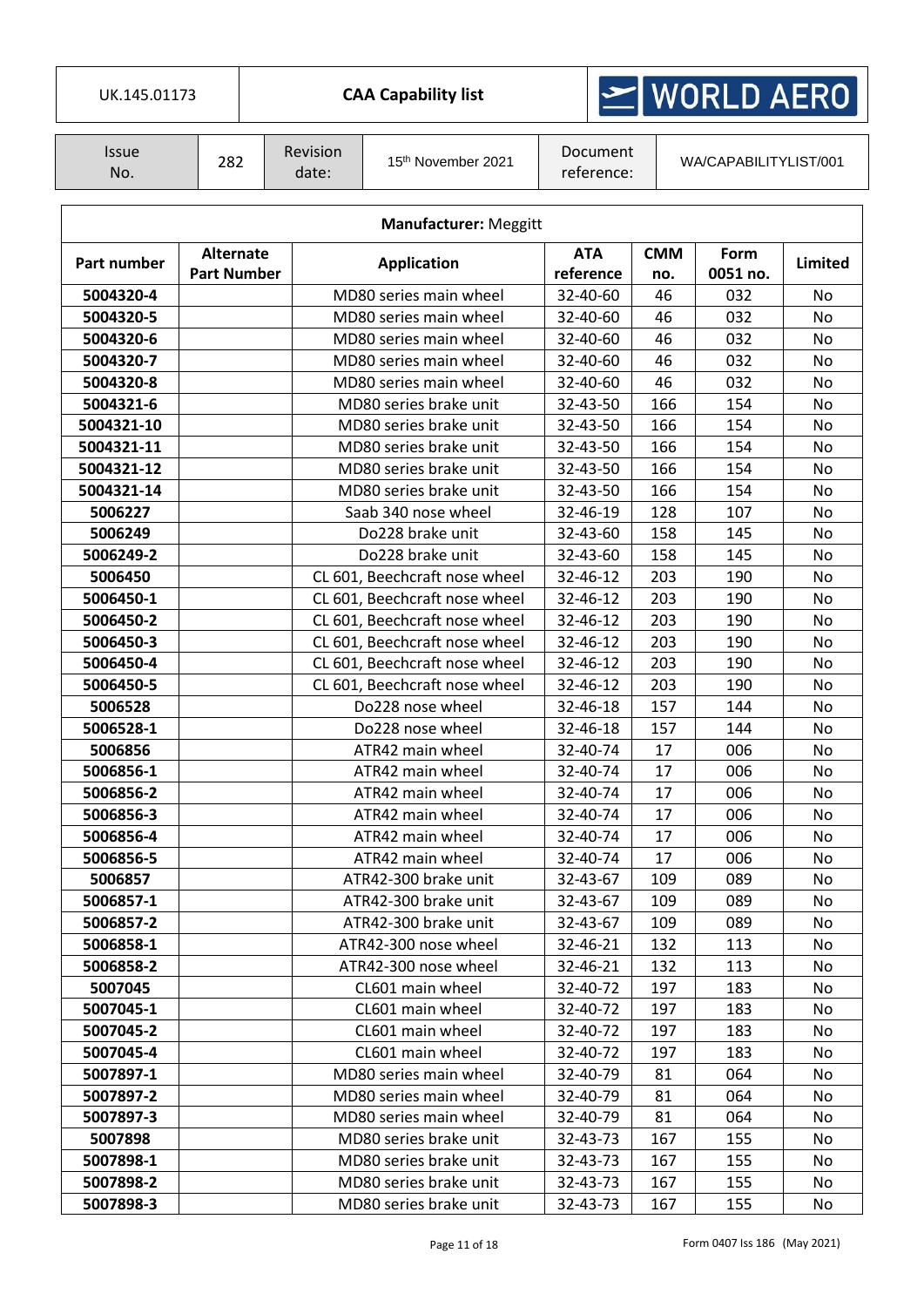|  | UK.145.01173 |  |  |
|--|--------------|--|--|
|  |              |  |  |

## $\ge$  WORLD AERO

| Issue<br>No. | 282 | <b>Revision</b><br>date: | 15 <sup>th</sup> November 2021 | Document<br>reference: | WA/CAPABILITYLIST/001 |
|--------------|-----|--------------------------|--------------------------------|------------------------|-----------------------|
|--------------|-----|--------------------------|--------------------------------|------------------------|-----------------------|

| <b>Manufacturer: Meggitt</b> |                                        |                                        |                         |                   |                  |                |  |  |  |
|------------------------------|----------------------------------------|----------------------------------------|-------------------------|-------------------|------------------|----------------|--|--|--|
| Part number                  | <b>Alternate</b><br><b>Part Number</b> | <b>Application</b>                     | <b>ATA</b><br>reference | <b>CMM</b><br>no. | Form<br>0051 no. | <b>Limited</b> |  |  |  |
| 5008133                      |                                        | Fokker 70/100 nose wheel               | 32-46-25                | 165               | 153              | No             |  |  |  |
| 5008133-1                    |                                        | Fokker 70/100 nose wheel               | 32-46-25                | 165               | 153              | No             |  |  |  |
| 5008309                      |                                        | Do228 main wheel                       | 32-40-93                | 156               | 142              | No             |  |  |  |
| 5009027-5                    |                                        | Challenger CL600 & CL601 brake<br>unit | 32-44-74                | 217               | 203              | No             |  |  |  |
| 5009029                      |                                        | CL600&CL601/G200 main wheel            | 32-40-94                | 68                | 050              | No             |  |  |  |
| 5009029-1                    |                                        | CL600&CL601/G200 main wheel            | 32-40-94                | 68                | 050              | No             |  |  |  |
| 5009850-4                    |                                        | DO228-212 brake unit                   | 32-44-85                | 224               | 210              | No             |  |  |  |
| 5009963                      |                                        | Do228 main wheel                       | 32-40-95                | 184               | 170              | No             |  |  |  |
| 5009963-2                    |                                        | Do228 main wheel                       | 32-40-95                | 184               | 170              | No             |  |  |  |
| 5010488                      |                                        | Saab 340 main wheel                    | 32-41-16                | 127               | 106              | No             |  |  |  |
| 5010488-1                    |                                        | Saab 340 main wheel                    | 32-41-16                | 127               | 106              | No             |  |  |  |
| 5010488-2                    |                                        | Saab 340 main wheel                    | 32-41-16                | 127               | 106              | No             |  |  |  |
| 5010488-3                    |                                        | Saab 340 main wheel                    | 32-41-16                | 127               | 106              | No             |  |  |  |
| 5010520-1                    |                                        | CRJ100 Brake unit                      | 32-43-96                | 256               | 237              | No             |  |  |  |
| 5010571                      |                                        | CRJ100/200 main wheel                  | 32-40-98                | 85                | 070              | No             |  |  |  |
| 5010571-1                    |                                        | CRJ100/200 main wheel                  | 32-40-98                | 85                | 070              | No             |  |  |  |
| 5010571-2                    |                                        | CRJ100/200 main wheel                  | 32-40-98                | 85                | 070              | No             |  |  |  |
| 5010598                      |                                        | CL604/CRJ100&200/G200 nose<br>wheel    | 32-46-27                | 47                | 036              | No             |  |  |  |
| 5010598-1                    |                                        | CL604/CRJ100&200/G200 nose<br>wheel    | 32-46-27                | 47                | 036              | No             |  |  |  |
| 5010598-1AB                  |                                        | CL604/CRJ100&200/G200 nose<br>wheel    | 32-46-27                | 47                | 036              | No             |  |  |  |
| 5010598AB                    |                                        | CL604/CRJ100&200/G200 nose<br>wheel    | 32-46-27                | 47                | 036              | No             |  |  |  |
| 5010720                      |                                        | BCH400 main wheel                      | 32-40-99                | 225               | 211              | No             |  |  |  |
| 5010720-1                    |                                        | BCH400 main wheel                      | 32-40-99                | 225               | 211              | No             |  |  |  |
| 5011166                      |                                        | Fokker 70/100 main wheel               | 32-41-20                | 169               | 157              | No             |  |  |  |
| 5011529-1                    |                                        | Airbus A321 main wheel                 | 32-41-22                | 114               | 094              | No             |  |  |  |
| 5011529-2                    |                                        | Airbus A321 main wheel                 | 32-41-22                | 114               | 094              | No             |  |  |  |
| 5011529-3                    |                                        | Airbus A321 main wheel                 | 32-41-22                | 114               | 094              | No             |  |  |  |
| 5011586-2                    |                                        | Airbus A321 brake unit                 | 32-44-64                | 154               | 141              | No             |  |  |  |
| 5011586-3                    |                                        | Airbus A321 brake unit                 | 32-44-64                | 154               | 141              | No             |  |  |  |
| 5011586-4                    |                                        | Airbus A321 brake unit                 | 32-44-64                | 154               | 141              | No             |  |  |  |
| 5011740                      |                                        | Learjet main wheel                     | 32-42-11                | 228               | 214              | No             |  |  |  |
| 5011809                      |                                        | Fokker 70/100 brake unit               | 32-43-65                | 168               | 156              | No             |  |  |  |
| 5011809-1                    |                                        | Fokker 70/100 brake unit               | 32-43-65                | 168               | 156              | No             |  |  |  |
| 5011809-2                    |                                        | Fokker 70/100 brake unit               | 32-43-65                | 168               | 156              | No             |  |  |  |
| 5011809-3                    |                                        | Fokker 70/100 brake unit               | 32-43-65                | 168               | 156              | No             |  |  |  |
| 5014171                      |                                        | AW139 nose wheel                       | 32-46-39                | 260               | 241              | No             |  |  |  |
| 5014199                      |                                        | Falcon 900 nose wheel                  | 32-46-36                | 223               | 209              | No             |  |  |  |
| 5014199-1                    |                                        | Falcon 900 nose wheel                  | 32-46-36                | 223               | 209              | No             |  |  |  |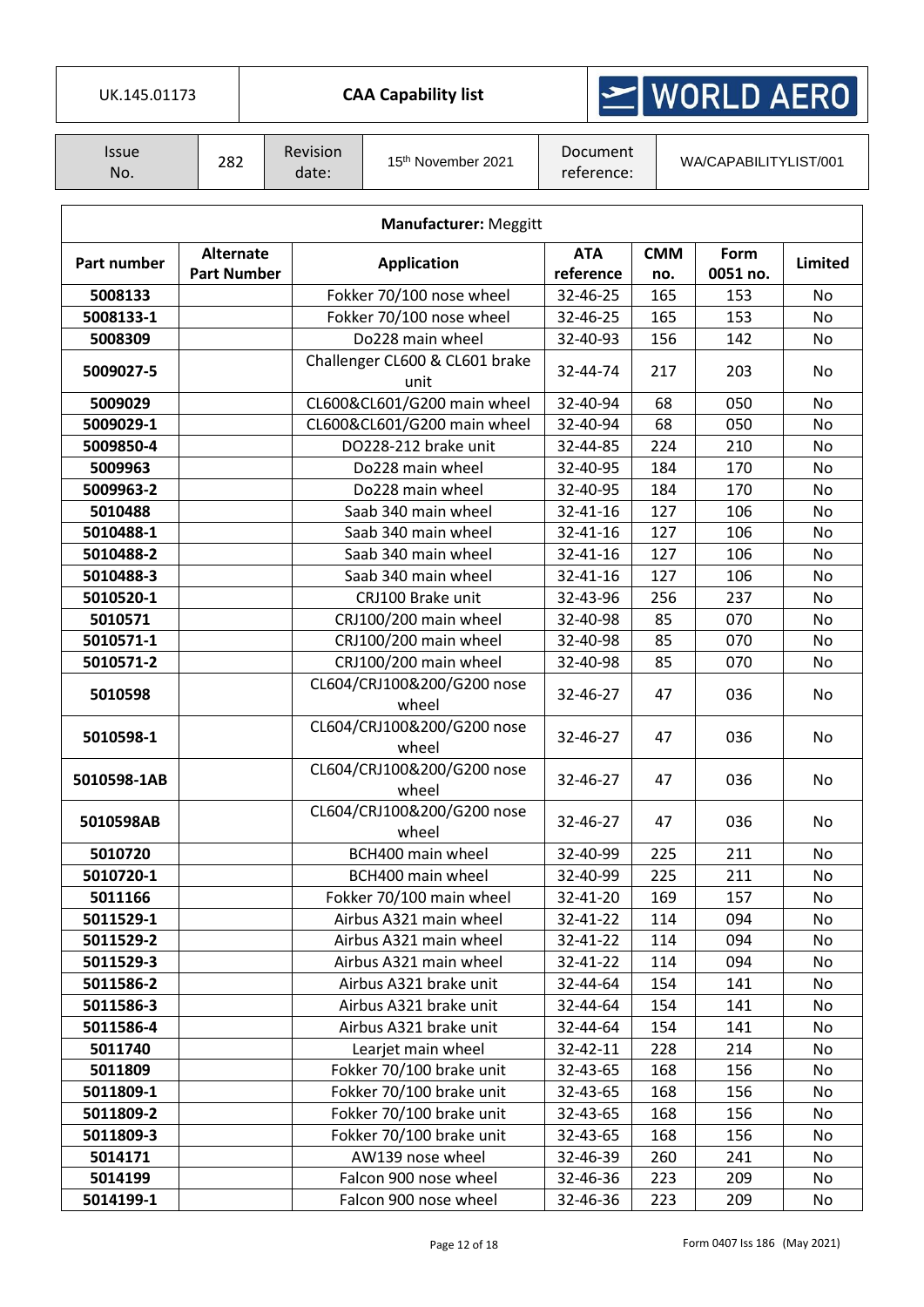| UK.145.01173                 |                                        |                   |  | MORLD AERO<br><b>CAA Capability list</b> |                         |          |                       |                  |                |
|------------------------------|----------------------------------------|-------------------|--|------------------------------------------|-------------------------|----------|-----------------------|------------------|----------------|
| <b>Issue</b><br>No.          | 282                                    | Revision<br>date: |  | 15 <sup>th</sup> November 2021           | Document<br>reference:  |          | WA/CAPABILITYLIST/001 |                  |                |
| <b>Manufacturer: Meggitt</b> |                                        |                   |  |                                          |                         |          |                       |                  |                |
| Part number                  | <b>Alternate</b><br><b>Part Number</b> |                   |  | <b>Application</b>                       | <b>ATA</b><br>reference |          | <b>CMM</b><br>no.     | Form<br>0051 no. | <b>Limited</b> |
| 5014199-2                    |                                        |                   |  | Falcon 900 nose wheel                    | 32-46-36                |          | 223                   | 209              | No             |
| A5011809                     |                                        |                   |  | Fokker 70/100 brake unit                 |                         | 32-43-65 | 168                   | 156              | No             |
| A5011809-1                   |                                        |                   |  | Fokker 70/100 brake unit                 | 32-43-65                |          | 168                   | 156              | No             |
| A5011809-2                   |                                        |                   |  | Fokker 70/100 brake unit                 | 32-43-65                |          | 168                   | 156              | No             |
| A5011809-3                   |                                        |                   |  | Fokker 70/100 brake unit                 | 32-43-65                |          | 168                   | 156              | No             |
| B5011809                     |                                        |                   |  | Fokker 70/100 brake unit                 | 32-43-65                |          | 168                   | 156              | No             |
| B5011809-1                   |                                        |                   |  | Fokker 70/100 brake unit                 | 32-43-65                |          | 168                   | 156              | No             |
| B5011809-2                   |                                        |                   |  | Fokker 70/100 brake unit                 | 32-43-65                |          | 168                   | 156              | No             |
| B5011809-3                   |                                        |                   |  | Fokker 70/100 brake unit                 | 32-43-65                |          | 168                   | 156              | No             |
| 5012333                      |                                        |                   |  | Challenger 604 brake unit                | 32-44-69                |          | 257                   | 238              | No             |
| 5012373                      |                                        |                   |  | Challenger 604 main wheel                | 32-42-28                |          | 182                   | 168              | No             |
| 5012609                      |                                        |                   |  | ATR42-500 brake unit                     | 32-43-14                |          | 110                   | 090              | No             |
| 5012889                      |                                        |                   |  | G200 brake unit                          | 32-44-72                |          | 295                   | 282              | No             |
| 5012889-1                    |                                        |                   |  | G200 brake unit                          | 32-44-72                |          | 295                   | 282              | No             |
| 5012889-2                    |                                        |                   |  | G200 brake unit                          | 32-44-72                |          | 295                   | 282              | No             |
| 5013640                      |                                        |                   |  | CRJ1000/700/705/900/950 nose<br>wheel    | 32-46-30                |          | 148                   | 136              | No             |
| 5014166                      |                                        |                   |  | Augusta Westland AW139 main<br>wheel     | 32-42-31                |          | 208                   | 194              | No             |
| <b>CO14107</b>               |                                        |                   |  | Folcon 000 moin whool                    | 22.422                  |          | $\Omega$              | nco.             | $\mathbf{N}$   |

 $\mathsf{I}$ 

| B5011809-3       | Fokker 70/100 brake unit                   | 32-43-65 | 168 | 156 | No        |
|------------------|--------------------------------------------|----------|-----|-----|-----------|
| 5012333          | Challenger 604 brake unit                  | 32-44-69 | 257 | 238 | No        |
| 5012373          | Challenger 604 main wheel                  | 32-42-28 | 182 | 168 | No        |
| 5012609          | ATR42-500 brake unit                       | 32-43-14 | 110 | 090 | No        |
| 5012889          | G200 brake unit                            | 32-44-72 | 295 | 282 | No        |
| 5012889-1        | G200 brake unit                            | 32-44-72 | 295 | 282 | <b>No</b> |
| 5012889-2        | G200 brake unit                            | 32-44-72 | 295 | 282 | No        |
| 5013640          | CRJ1000/700/705/900/950 nose<br>wheel      | 32-46-30 | 148 | 136 | <b>No</b> |
| 5014166          | Augusta Westland AW139 main<br>wheel       | 32-42-31 | 208 | 194 | No        |
| 5014197          | Falcon 900 main wheel                      | 32-41-33 | 80  | 063 | No        |
| 5014198          | Falcon 900 brake unit                      | 32-44-25 | 222 | 208 | No        |
| 90000581         | ARJ21 nose wheel                           | 32-49-19 | 122 | 102 | No        |
| 90000581-1       | Embraer 170,175, 190 and 195<br>nose wheel | 32-49-19 | 122 | 102 | No        |
| 90000582         | Embraer 170 main wheel                     | 32-49-21 | 121 | 101 | <b>No</b> |
| 90000582-1       | Embraer 175 main wheel                     | 32-49-21 | 121 | 101 | No        |
| 90000583-1       | Embraer brake unit                         | 32-49-23 | 191 | 177 | No        |
| 90000583-2       | Embraer brake unit                         | 32-49-23 | 191 | 177 | No        |
| 90000583-3       | Embraer brake unit                         | 32-49-23 | 191 | 177 | <b>No</b> |
| 90000583-5       | Embraer brake unit                         | 32-49-23 | 191 | 177 | <b>No</b> |
| 90000583-6       | Embraer brake unit                         | 32-49-23 | 191 | 177 | No        |
| 90000583-<br>1PR | Embraer brake unit                         | 32-49-23 | 191 | 177 | No        |
| 90000583-<br>2PR | Embraer brake unit                         | 32-49-23 | 191 | 177 | No        |
| 90000583-<br>3PR | Embraer brake unit                         | 32-49-23 | 191 | 177 | No        |
| 90000583-<br>5PR | Embraer brake unit                         | 32-49-23 | 191 | 177 | No        |
| 90000583-<br>6PR | Embraer brake unit                         | 32-49-23 | 191 | 177 | <b>No</b> |
| 90001200-1       | CRJ705/900/950 main wheel                  | 32-41-32 | 139 | 121 | No        |
| 90001201         | CRJ705/900/950 main wheel                  | 32-45-12 | 149 | 137 | No        |
|                  |                                            |          |     |     |           |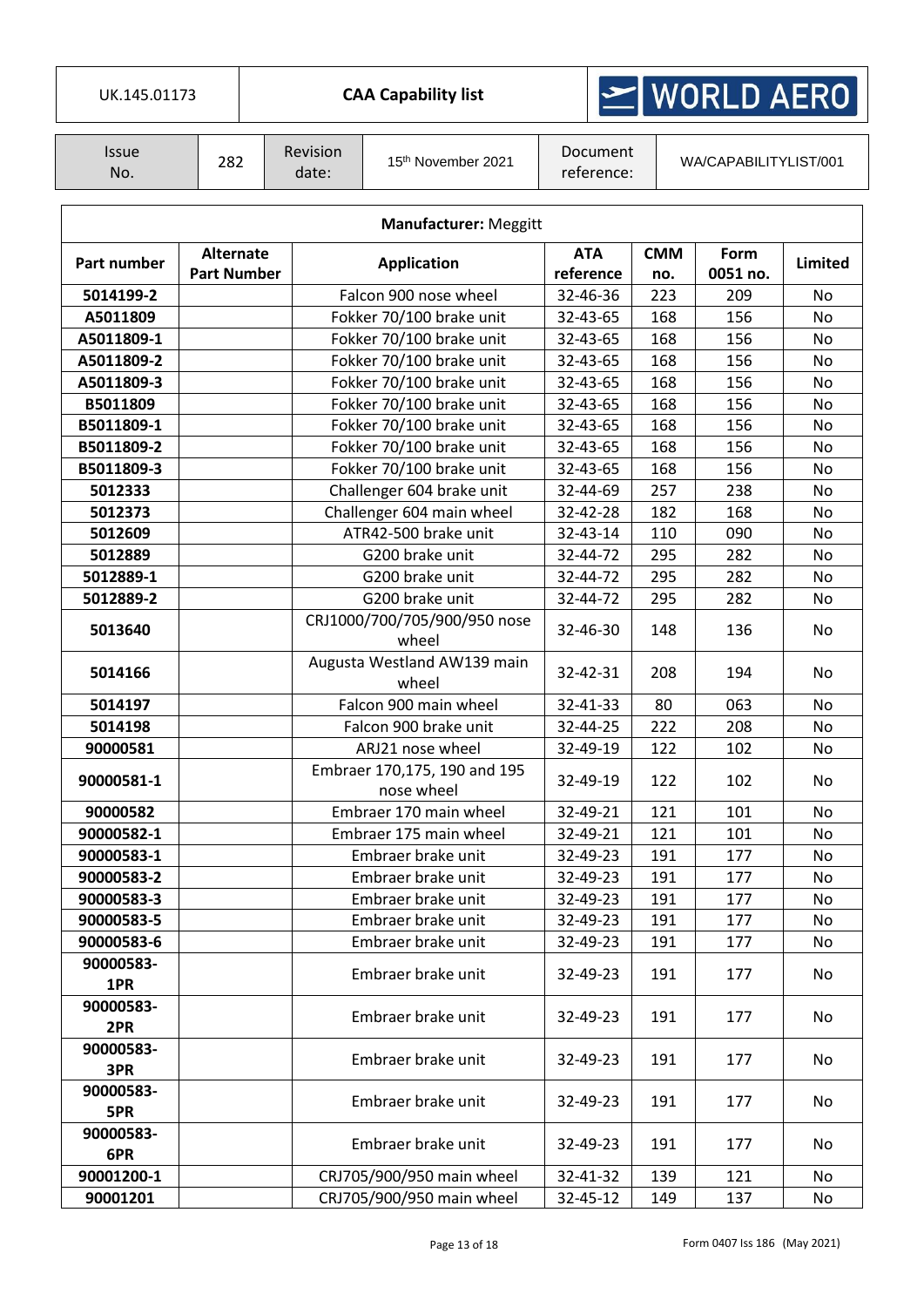| UK.145.01173                 |                    |  |                   | <b>CAA Capability list</b> |                        |                       | $\geq$ WORLD AERO |         |  |
|------------------------------|--------------------|--|-------------------|----------------------------|------------------------|-----------------------|-------------------|---------|--|
| <b>Issue</b><br>No.          | 282                |  | Revision<br>date: | 15th November 2021         | Document<br>reference: | WA/CAPABILITYLIST/001 |                   |         |  |
| <b>Manufacturer: Meggitt</b> |                    |  |                   |                            |                        |                       |                   |         |  |
| Part number                  | <b>Alternate</b>   |  |                   | <b>Application</b>         | <b>ATA</b>             | <b>CMM</b>            | Form              | Limited |  |
|                              | <b>Part Number</b> |  |                   |                            | reference              | no.                   | 0051 no.          |         |  |
| 90001201-1                   |                    |  |                   | CRJ705/900/950 main wheel  | 32-45-12               | 149                   | 137               | No      |  |
| 90001935                     |                    |  |                   | G450 nose wheel            | 32-46-38               | 192                   | 178               | No      |  |
| 90001936                     |                    |  |                   | G450 main wheel            | 32-41-36               | 53                    | 043               | No      |  |
| 90001937                     |                    |  |                   | G450 Brake unit            | 32-44-27               | 241                   | 227               | No      |  |
| 90001937-1                   |                    |  |                   | G450 Brake unit            | 32-44-27               | 241                   | 227               | No      |  |
| 90001937-2                   |                    |  |                   | G450 Brake unit            | 32-44-27               | 241                   | 227               | No      |  |
| 90002024                     |                    |  |                   | Do328 main wheel           | 32-41-34               | 8                     | initial<br>issue  | No      |  |
| 90002024-1                   |                    |  |                   | Do328 main wheel           | 32-41-34               | 8                     | initial<br>issue  | No      |  |
| 90002317                     |                    |  |                   | Embraer 190 main wheel     | 32-49-28               | 120                   | 100               | No      |  |
| 90002317-1                   |                    |  |                   | Embraer 195 main wheel     | 32-49-28               | 120                   | 100               | No      |  |
| 90002317-2                   |                    |  |                   | Embraer 195 main wheel     | 32-49-28               | 120                   | 100               | No      |  |
| 90002340                     |                    |  |                   | Embraer 195 brake unit     | 32-49-30               | 186                   | 172               | No      |  |
| 90002340PR                   |                    |  |                   | Embraer 195 brake unit     | 32-49-30               | 186                   | 172               | No      |  |
| 90002340-1                   |                    |  |                   | Embraer 195 brake unit     | 32-49-30               | 186                   | 172               | No      |  |
| 90002340-<br>1PR             |                    |  |                   | Embraer 195 brake unit     | 32-49-30               | 186                   | 172               | No      |  |
| 90002340-2                   |                    |  |                   | Embraer 195 brake unit     | 32-49-30               | 186                   | 172               | No      |  |
| 90002340-<br>2PR             |                    |  |                   | Embraer 195 brake unit     | 32-49-30               | 186                   | 172               | No      |  |
| 90002340-4                   |                    |  |                   | Embraer 195 brake unit     | 32-49-30               | 186                   | 172               | No      |  |
| 90002340-                    |                    |  |                   |                            |                        |                       |                   |         |  |
| 4PR                          |                    |  |                   | Embraer 195 brake unit     | 32-49-30               | 186                   | 172               | No      |  |
| 90002340-5                   |                    |  |                   | Embraer 195 brake unit     | 32-49-30               | 186                   | 172               | No.     |  |
| 90002340-<br>5PR             |                    |  |                   | Embraer 195 brake unit     | 32-49-30               | 186                   | 172               | No      |  |
| 90002744-1                   |                    |  |                   | Falcon 7X brake unit       | 32-44-86               | 239                   | 225               | No.     |  |
| 90002744-2                   |                    |  |                   | Falcon 7X brake unit       | 32-44-86               | 239                   | 225               | No.     |  |
| 90002744-4                   |                    |  |                   | Falcon 7X brake unit       | 32-44-86               | 239                   | 225               | No      |  |
| 90002745-3                   |                    |  |                   | Falcon 7X main wheel       | 32-41-37               | 236                   | 222               | No      |  |
| 90002745-<br>3PSH            |                    |  |                   | Falcon 7X main wheel       | 32-41-37               | 236                   | 222               | No.     |  |
| 90002745-4                   |                    |  |                   | Falcon 7X main wheel       | 32-41-37               | 236                   | 222               | No.     |  |
| 90002745-<br>4PSH            |                    |  |                   | Falcon 7X main wheel       | 32-41-37               | 236                   | 222               | No.     |  |
| 90002746                     |                    |  |                   | Falcon 7X nose wheel       | 32-46-40               | 232                   | 218               | No      |  |
| 90002746-1                   |                    |  |                   | Falcon 7X nose wheel       | 32-46-40               | 232                   | 218               | No      |  |
| 900027461PSH                 |                    |  |                   | Falcon 7X nose wheel       | 32-46-40               | 232                   | 218               | No      |  |
| 90002746-<br>1PSHB           |                    |  |                   | Falcon 7X nose wheel       | 32-46-40               | 232                   | 218               | No      |  |
| 90002746PSH                  |                    |  |                   | Falcon 7X nose wheel       | 32-46-40               | 232                   | 218               | No.     |  |
| 90005023-1                   |                    |  |                   | Phenom 100 nose wheel      | 32-46-42               | 263                   | 244               | No      |  |
| 90005024                     |                    |  |                   | Phenom 100 main wheel      | 32-41-40               | 262                   | 243               | No      |  |

I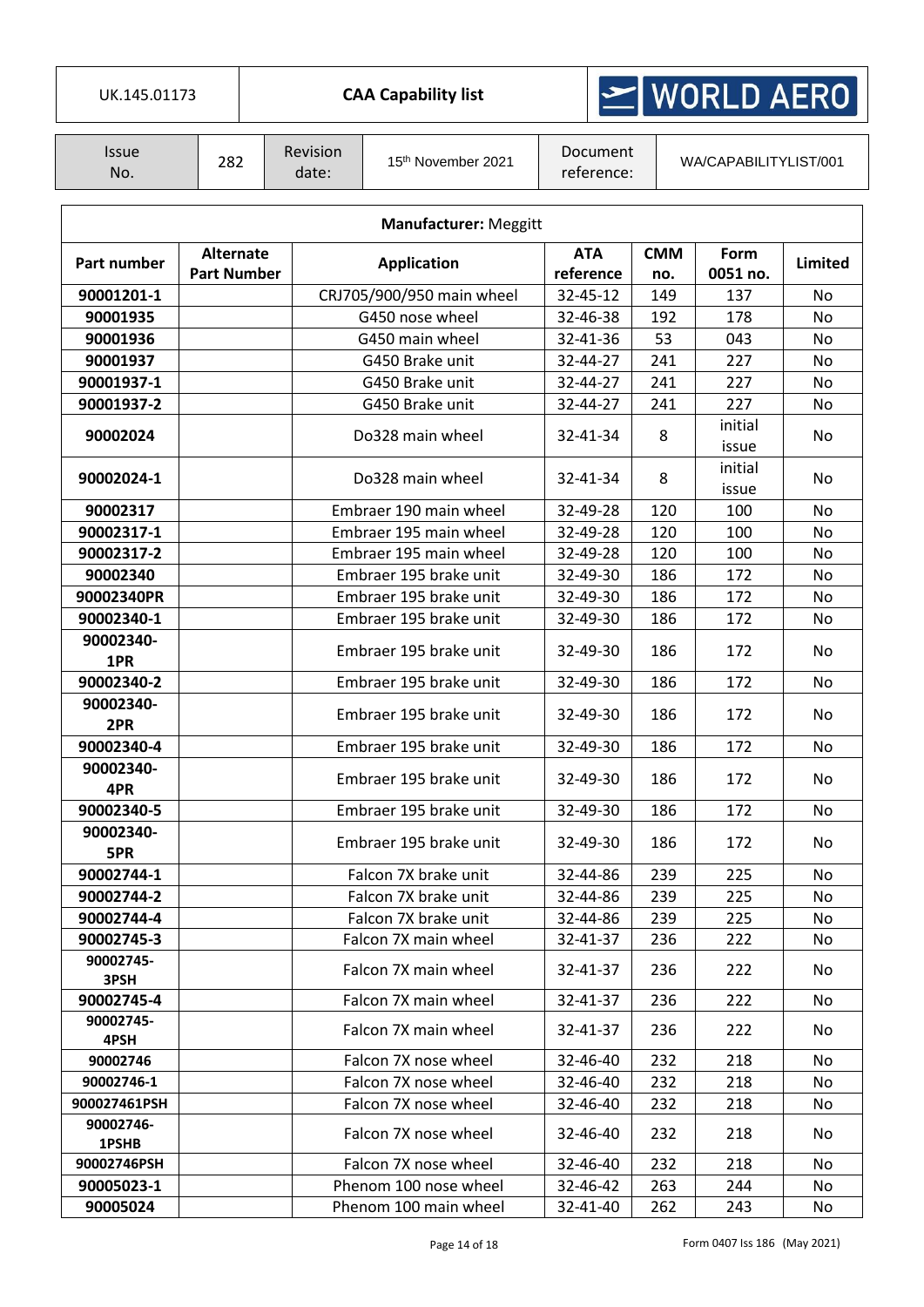| UK.145.01173 |  |
|--------------|--|

## $\ge$  WORLD AERO

| Issue<br>No. | 282 | Revision<br>date: | 15 <sup>th</sup> November 2021 | Document<br>reference: | WA/CAPABILITYLIST/001 |
|--------------|-----|-------------------|--------------------------------|------------------------|-----------------------|
|--------------|-----|-------------------|--------------------------------|------------------------|-----------------------|

|             | <b>Manufacturer: Meggitt</b>           |                                                  |                         |                   |                  |           |  |  |  |  |  |
|-------------|----------------------------------------|--------------------------------------------------|-------------------------|-------------------|------------------|-----------|--|--|--|--|--|
| Part number | <b>Alternate</b><br><b>Part Number</b> | <b>Application</b>                               | <b>ATA</b><br>reference | <b>CMM</b><br>no. | Form<br>0051 no. | Limited   |  |  |  |  |  |
| 90005025    |                                        | Phenom 100 brake unit                            | 32-44-90                | 261               | 242              | No        |  |  |  |  |  |
| 90005025-1  |                                        | Phenom 100 brake unit                            | 32-44-90                | 261               | 242              | No        |  |  |  |  |  |
| 90005025-2  |                                        | Phenom 100 brake unit                            | 32-44-90                | 261               | 242              | No        |  |  |  |  |  |
| 90005025-3  |                                        | Phenom 100 brake unit                            | 32-44-90                | 261               | 242              | No        |  |  |  |  |  |
| 90005542    |                                        | CRJ1000 main wheel                               | 32-41-44                | 140               | 122              | No        |  |  |  |  |  |
| 90005543    |                                        | CRJ1000 brake unit                               | 32-44-94                | 150               | 138              | No        |  |  |  |  |  |
| 90005543P   |                                        | CRJ1000 brake unit                               | 32-44-94                | 150               | 138              | No        |  |  |  |  |  |
| 90005585-2  |                                        | G650 brake unit                                  | 32-44-96                | 242               | 228              | No        |  |  |  |  |  |
| 90005585-4  |                                        | G650 brake unit                                  | 32-44-96                | 242               | 228              | No        |  |  |  |  |  |
| 90005586-1  |                                        | G650 main wheel                                  | 32-41-47                | 193               | 179              | No        |  |  |  |  |  |
| 90005587    |                                        | G650 nose wheel                                  | 32-46-46                | 194               | 180              | <b>No</b> |  |  |  |  |  |
| 90005995    |                                        | G280 nose wheel                                  | 32-46-44                | 108               | 088              | No        |  |  |  |  |  |
| 90005996    |                                        | G280 main wheel                                  | 32-41-43                | 119               | 099              | No        |  |  |  |  |  |
| 90005997    |                                        | G280 brake unit                                  | 32-44-93                | 240               | 226              | No        |  |  |  |  |  |
| 90006022    |                                        | CJ4 brake unit                                   | 32-44-91                | 259               | 240              | No        |  |  |  |  |  |
| 90006036    |                                        | Cessna Citation main wheel CJ4                   | 32-41-41                | 233               | 219              | No        |  |  |  |  |  |
| 90006044    |                                        | CJ4 nose wheel                                   | 32-46-43                | 258               | 239              | <b>No</b> |  |  |  |  |  |
| 90006365    |                                        | Hondajet main wheel                              | 32-41-46                | 265               | 246              | No        |  |  |  |  |  |
| 90006366    |                                        | Hondajet brake unit                              | 32-44-95                | 264               | 245              | No        |  |  |  |  |  |
| 90006367    |                                        | Hondajet nose wheel                              | 32-46-45                | 266               | 247              | <b>No</b> |  |  |  |  |  |
| 90008513    |                                        | Global 7500 main wheel                           | 32-41-59                | 237               | 223              | No        |  |  |  |  |  |
| 90008514    |                                        | Global 7000/8000 brake unit                      | 32-45-11                | 248               | 251              | No        |  |  |  |  |  |
| 90008515    |                                        | Global 7500 nose wheel                           | 32-46-54                | 238               | 224              | No        |  |  |  |  |  |
| 90008561    |                                        | G500 main wheel                                  | 32-42-58                | 246               | 249              | No        |  |  |  |  |  |
| 90008562    |                                        | G500 Brake unit                                  | 32-43-10                | 247               | 250              | No        |  |  |  |  |  |
| 90008563    |                                        | G500 nose wheel                                  | 32-41-53                | 245               | 248              | No        |  |  |  |  |  |
| 90009158    |                                        | Falcon 8X main wheel                             | 32-41-60                | 250               | 231              | No        |  |  |  |  |  |
| 90009159    |                                        | Falcon 8X brake unit                             | 32-45-26                | 249               | 252              | No        |  |  |  |  |  |
| 90009159-1  |                                        | Falcon 8X brake unit                             | 32-45-26                | 249               | 252              | No        |  |  |  |  |  |
| 90009605    |                                        | G600 Main wheel                                  | 32-42-35                | 290               | 277              | No        |  |  |  |  |  |
| 90010007    |                                        | G600 nose wheel                                  | 32-41-68                | 284               | 271              | No        |  |  |  |  |  |
| 9543367     |                                        | G4 nose wheel                                    | 32-40-01                | 243               | 229              | No        |  |  |  |  |  |
| 9543426     |                                        | Falcon 20 & Falcon 50 nose wheel                 | 32-46-11                | 255               | 236              | No        |  |  |  |  |  |
| 9544207     |                                        | Learjet, Citation, Metro, Beechjet<br>nose wheel | 32-46-14                | 77                | 060              | No        |  |  |  |  |  |
| 9544207-2   |                                        | Learjet, Citation, Metro, Beechjet<br>nose wheel | 32-46-14                | 77                | 060              | No        |  |  |  |  |  |
| 9544207-3   |                                        | Learjet, Citation, Metro, Beechjet<br>nose wheel | 32-46-14                | 77                | 060              | No        |  |  |  |  |  |
| 9544207-4   |                                        | Learjet, Citation, Metro, Beechjet<br>nose wheel | 32-46-14                | 77                | 060              | No        |  |  |  |  |  |
| 9544207-5   |                                        | Learjet, Citation, Metro, Beechjet<br>nose wheel | 32-46-14                | 77                | 060              | No        |  |  |  |  |  |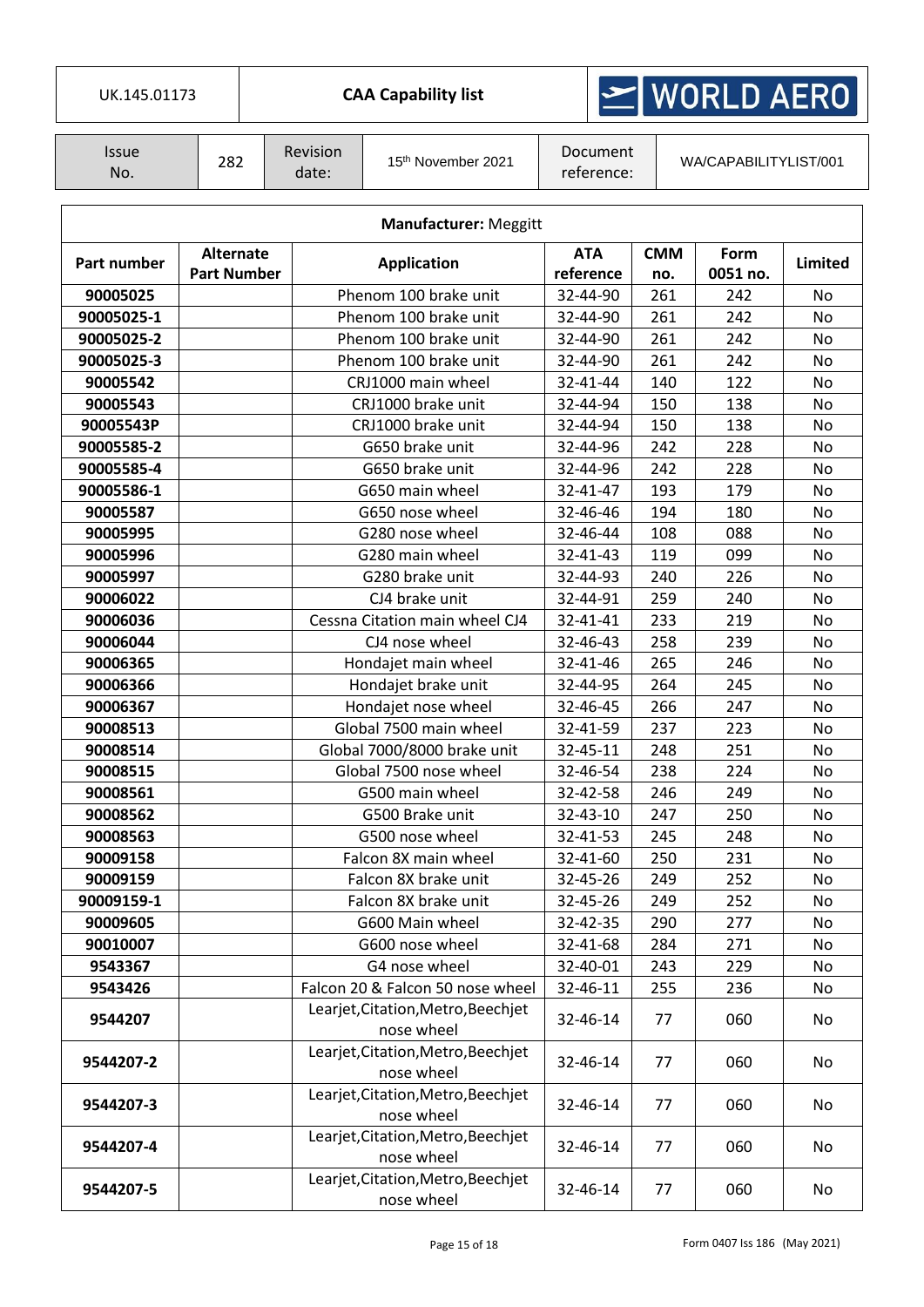| UK.145.01173               |     |                          | <b>CAA Capability list</b>     |                        | $\geq$ WORLD AERO     |
|----------------------------|-----|--------------------------|--------------------------------|------------------------|-----------------------|
|                            |     |                          |                                |                        |                       |
| <i><b>Issue</b></i><br>No. | 282 | <b>Revision</b><br>date: | 15 <sup>th</sup> November 2021 | Document<br>reference: | WA/CAPABILITYLIST/001 |

| <b>Manufacturer: Meggitt</b> |                                        |                                                  |                         |                   |                  |         |  |  |  |  |
|------------------------------|----------------------------------------|--------------------------------------------------|-------------------------|-------------------|------------------|---------|--|--|--|--|
| Part number                  | <b>Alternate</b><br><b>Part Number</b> | <b>Application</b>                               | <b>ATA</b><br>reference | <b>CMM</b><br>no. | Form<br>0051 no. | Limited |  |  |  |  |
| 9544207-6                    |                                        | Learjet, Citation, Metro, Beechjet<br>nose wheel | $32 - 46 - 14$          | 77                | 060              | No.     |  |  |  |  |
| 9544207-7                    |                                        | Learjet, Citation, Metro, Beechjet<br>nose wheel | 32-46-14                | 77                | 060              | No.     |  |  |  |  |
| 9550267                      |                                        | DC9/MD80/B717 nose wheel                         | $32 - 46 - 13$          | 45                | 033              | No.     |  |  |  |  |
| 9550267-2                    |                                        | DC9/MD80/B717 nose wheel                         | 32-46-13                | 45                | 033              | No.     |  |  |  |  |
| 9550267-3                    |                                        | DC9/MD80/B717 nose wheel                         | 32-46-13                | 45                | 033              | No.     |  |  |  |  |
| 9550267-5                    |                                        | DC9/MD80/B717 nose wheel                         | $32 - 46 - 13$          | 45                | 033              | No.     |  |  |  |  |
| 9550267-6                    |                                        | DC9/MD80/B717 nose wheel                         | 32-46-13                | 45                | 033              | No.     |  |  |  |  |
| 9550267-6A                   |                                        | DC9/MD80/B717 nose wheel                         | 32-46-13                | 45                | 033              | No.     |  |  |  |  |
| 9550267-7                    |                                        | DC9/MD80/B717 nose wheel                         | 32-46-13                | 45                | 033              | No.     |  |  |  |  |
| 9550267-7A                   |                                        | DC9/MD80/B717 nose wheel                         | 32-46-13                | 45                | 033              | No.     |  |  |  |  |
| 9560569                      |                                        | B707 brake unit                                  | 32-40-02                | 286               | 273              | No.     |  |  |  |  |

| Manufacturer: Messier-Bugatti-Dowty |                                        |                                   |                         |                   |                  |           |  |  |  |  |
|-------------------------------------|----------------------------------------|-----------------------------------|-------------------------|-------------------|------------------|-----------|--|--|--|--|
| Part number                         | <b>Alternate Part</b><br><b>Number</b> | <b>Application</b>                | <b>ATA</b><br>reference | <b>CMM</b><br>no. | Form<br>0051 no. | Limited   |  |  |  |  |
| 286351006                           |                                        | A300, A300-600/A310 nose<br>wheel | 32-41-16                | 103               | 083              | No        |  |  |  |  |
| 286351006-1                         |                                        | A300, A300-600/A310 nose<br>wheel | 32-41-16                | 103               | 083              | No.       |  |  |  |  |
| 286351007                           |                                        | A300, A300-600/A310 nose<br>wheel | 32-41-16                | 103               | 083              | <b>No</b> |  |  |  |  |
| 286351007-1                         |                                        | A300, A300-600/A310 nose<br>wheel | 32-41-16                | 103               | 083              | <b>No</b> |  |  |  |  |
| A20217-121                          |                                        | Super Puma nose wheel             | 32-49-08                | 285               | 272              | <b>No</b> |  |  |  |  |
| C20147000                           |                                        | Super Puma main wheel             | 32-49-16                | 282               | 269              | <b>No</b> |  |  |  |  |
| C20147200                           |                                        | Super Puma main wheel             | 32-49-16                | 282               | 269              | <b>No</b> |  |  |  |  |
| C20180400                           |                                        | Falcon 900 main wheel             | 32-45-88                | 83                | 065              | <b>No</b> |  |  |  |  |
| C20180410                           |                                        | Falcon 900 main wheel             | 32-45-88                | 83                | 065              | <b>No</b> |  |  |  |  |
| C201811000-3                        |                                        | Falcon 900 brake unit             | 32-45-65                | 199               | 185              | <b>No</b> |  |  |  |  |
| C20182000                           |                                        | Falcon 900 nose wheel             | 32-45-66                | 82                | 066              | <b>No</b> |  |  |  |  |
| C20182100                           |                                        | Falcon 900 nose wheel             | 32-45-66                | 82                | 066              | <b>No</b> |  |  |  |  |
| C20195002                           |                                        | A320 family main wheel            | 32-47-19                | 44                | 035              | <b>No</b> |  |  |  |  |
| C20195002-1                         |                                        | A320 family main wheel            | 32-47-19                | 44                | 035              | No.       |  |  |  |  |
| C20195002-2                         |                                        | A320 family main wheel            | 32-47-19                | 44                | 035              | <b>No</b> |  |  |  |  |
| C20195002-3                         |                                        | A320 family main wheel            | 32-47-19                | 44                | 035              | <b>No</b> |  |  |  |  |
| C20195002-4                         |                                        | A320 family main wheel            | 32-47-19                | 44                | 035              | <b>No</b> |  |  |  |  |
| C20195150                           |                                        | A310/A320 main wheel              | 32-46-63                | 74                | 057              | <b>No</b> |  |  |  |  |
| C20195150-1                         |                                        | A310/A320 main wheel              | 32-46-63                | 74                | 057              | <b>No</b> |  |  |  |  |
| C20195150-2                         |                                        | A310/A320 main wheel              | 32-46-63                | 74                | 057              | <b>No</b> |  |  |  |  |
| C20195150-3                         |                                        | A310/A320 main wheel              | 32-46-63                | 74                | 057              | No        |  |  |  |  |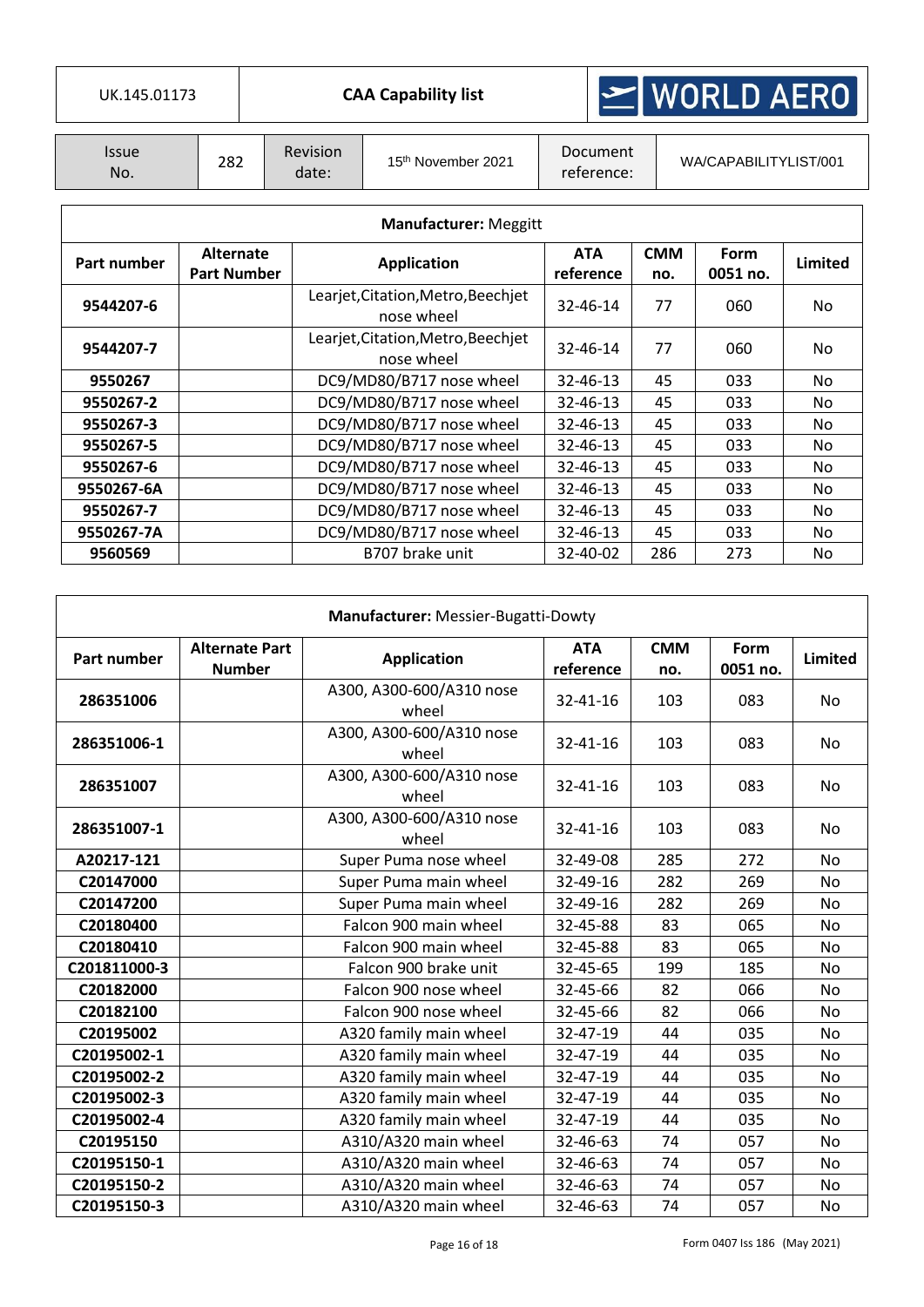| UK.145.01173        |                                        |                  |                   | <b>CAA Capability list</b>          |                         |                        | $\geq$ WORLD AERO |                       |                |    |
|---------------------|----------------------------------------|------------------|-------------------|-------------------------------------|-------------------------|------------------------|-------------------|-----------------------|----------------|----|
| <b>Issue</b><br>No. | 282                                    |                  | Revision<br>date: | 15th November 2021                  |                         | Document<br>reference: |                   | WA/CAPABILITYLIST/001 |                |    |
|                     |                                        |                  |                   | Manufacturer: Messier-Bugatti-Dowty |                         |                        |                   |                       |                |    |
| Part number         | <b>Alternate Part</b><br><b>Number</b> |                  |                   | <b>Application</b>                  | <b>ATA</b><br>reference |                        | <b>CMM</b><br>no. | Form<br>0051 no.      | <b>Limited</b> |    |
| C20195150-4         |                                        |                  |                   | A310/A320 main wheel                | 32-46-63                |                        | 74                | 057                   | No             |    |
| C20195150-5         |                                        |                  |                   | A310/A320 main wheel                | 32-46-63                |                        | 74                | 057                   | <b>No</b>      |    |
| C20195151           |                                        |                  |                   | A310/A320 main wheel                | 32-46-63                |                        | 74                | 057                   | No             |    |
| C20195151-1         |                                        |                  |                   | A310/A320 main wheel                | 32-46-63                |                        | 74                | 057                   | No             |    |
| C20195151-2         |                                        |                  |                   | A310/A320 main wheel                | 32-46-63                |                        | 74                | 057                   | No             |    |
| C20195151-3         |                                        |                  |                   | A310/A320 main wheel                | 32-46-63                |                        | 74                | 057                   | No             |    |
| C20195151-4         |                                        |                  |                   | A310/A320 main wheel                | 32-46-63                |                        | 74                | 057                   | No             |    |
| C20195151-5         |                                        |                  |                   | A310/A320 main wheel                | 32-46-63                |                        | 74                | 057                   | No             |    |
| C20195152           |                                        |                  |                   | A320 family main wheel              | 32-47-19                |                        | 44                | 035                   | No             |    |
| C20195152-1         |                                        |                  |                   | A320 family main wheel              | 32-47-19                |                        | 44                | 035                   | No             |    |
| C20195152-2         |                                        |                  |                   | A320 family main wheel              | 32-47-19                |                        | 44                | 035                   | No             |    |
| C20195152-3         |                                        |                  |                   | A320 family main wheel              | 32-47-19                |                        | 44                | 035                   | No             |    |
| C20195152-4         |                                        |                  |                   | A320 family main wheel              | 32-47-19                |                        | 44                | 035                   | No             |    |
| C20195152-5         |                                        |                  |                   | A320 family main wheel              | 32-47-19                |                        | 44                | 035                   | No             |    |
| C20195162           |                                        |                  |                   | A320 family main wheel              | 32-47-46                |                        | 36                | 024                   | No             |    |
| C20225508           |                                        |                  |                   | A320 brake unit                     | 32-47-61                |                        | 129               | 110                   | No             |    |
| C20225509           |                                        |                  |                   | A320 brake unit                     | 32-47-61                |                        | 129               | 110                   | No             |    |
| C20225510           |                                        |                  |                   | A320 brake unit                     | 32-47-61                |                        | 129               | 110                   | No             |    |
| C20384100           |                                        |                  |                   | Falcon2000 main wheel               |                         | 32-45-90               |                   | 216                   | 202            | No |
| C20384110           |                                        |                  |                   | Falcon2000 main wheel               | 32-45-90                |                        | 216               | 202                   | No             |    |
| C20384200           |                                        |                  |                   | Falcon2000 main wheel               | 32-45-90                |                        | 216               | 202                   | No             |    |
| C20508000           |                                        |                  |                   | B767 brake unit                     | 32-49-50                |                        | 142               | 133                   | No             |    |
| C20509000           |                                        |                  |                   | B767 main wheel                     | 32-49-51                |                        | 19                | 005                   | No             |    |
| C20525000           |                                        |                  |                   | Super Puma Nose wheel               | 32-48-20                |                        | 281               | 268                   | No.            |    |
| C20534050           |                                        |                  |                   | A321 Brake Unit                     | 32-41-05                |                        | 271               | 257                   | No             |    |
| C20534100           |                                        |                  |                   | A321 Brake Unit                     | 32-41-05                |                        | 271               | 257                   | No             |    |
| C20534300           |                                        |                  |                   | A321 Brake Unit                     | 32-41-05                |                        | 271               | 257                   | No             |    |
| C20544000           |                                        |                  |                   | Falcon2000 brake unit               | 32-45-91                |                        | 170               | 158                   | No             |    |
| C20545000           |                                        |                  |                   | Falcon2000 main wheel               | 32-45-92                |                        | 171               | 159                   | No             |    |
| C20545100           |                                        |                  |                   | Falcon2000 main wheel               | 32-45-92                |                        | 171               | 159                   | No             |    |
| C20546000           |                                        |                  |                   | Falcon2000 nose wheel               | 32-45-93                |                        | 172               | 160                   | Yes            |    |
| C20562000           |                                        | S294W522-<br>560 |                   | B777 nose wheel                     | 32-49-62                |                        | 213               | 199                   | No             |    |
| C20585710           |                                        |                  |                   | ATR72 brake unit                    | 32-49-44                |                        | 175               | 163                   | No             |    |
| C20585711           |                                        |                  |                   | ATR72 brake unit                    | 32-49-44                |                        | 175               | 265                   | No.            |    |
| C20585712           |                                        |                  |                   | ATR72 brake unit                    | 32-49-44                |                        | 175               | 265                   | No             |    |
| C20586100           |                                        |                  |                   | ATR72 main wheel                    | 32-49-42                |                        | 173               | 161                   | No             |    |
| C20586101           |                                        |                  |                   | ATR72 main wheel                    | 32-49-42                |                        | 173               | 161                   | No             |    |
| C20586110           |                                        |                  |                   | ATR72 main wheel                    | 32-49-42                |                        | 173               | 161                   | No             |    |
| C20586120           |                                        |                  |                   | ATR72 main wheel                    | 32-49-42                |                        | 173               | 161                   | No             |    |
| C20589000           |                                        |                  |                   | ATR72 nose wheel                    | 32-49-43                |                        | 174               | 162                   | No             |    |
| C20598000           |                                        | S685Z001-590     |                   | B787-8 nose wheel                   | 32-49-63                |                        | 87                | 072                   | No             |    |
| C20600100           |                                        | S685Z001-561     |                   | B787-8 main wheel                   | 32-49-64                |                        | 86                | 071                   | No             |    |